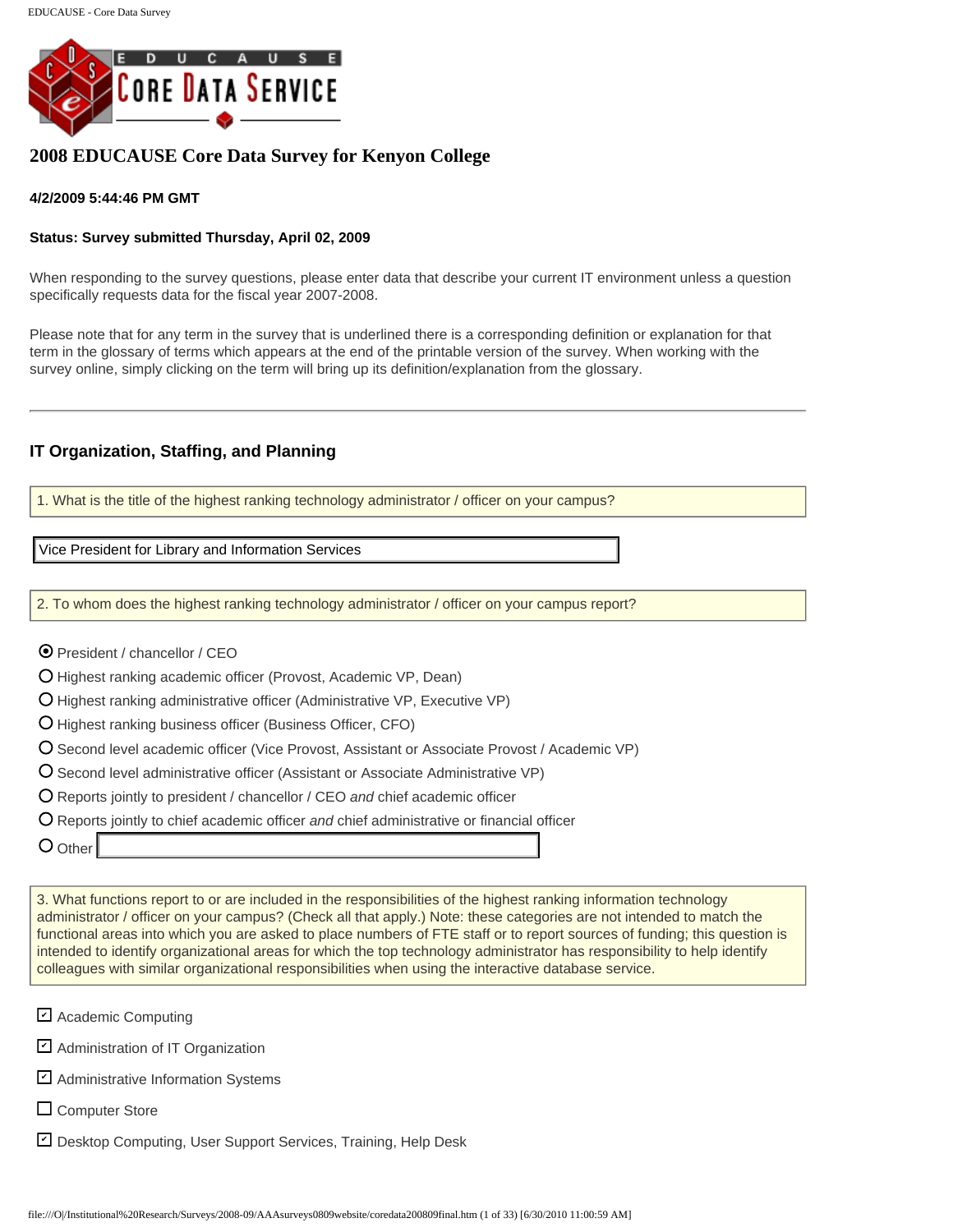- ⊻l Enterprise Infrastructure and Services, Identity Management
- $\square$  Distance Education
- Institutional Research ✔
- Instructional Technology ✔
- $\Box$  Information Technology in an Affiliated Hospital
- ⊻Information Technology Planning and Budgeting
- <u></u> Information Technology Policy
- Information Technology Security ✔
- Library ✔
- **Mailroom**
- Multimedia Services ✔
- ⊻ Network Infrastructure and Services
- Operations, Data Center ✔
- $\Box$  Print / Copier Services
- Research Computing ✔
- Student Computing ✔
- Technology R&D, Advanced Technology ✔
- **의** Telephony
- Web Support Services ✔

**Other** 

4. Is the highest ranking information technology administrator / officer a member of your president's or chancellor's cabinet?

#### **⊙** Yes

 $O$  No

5. Please enter the number of full-time equivalent (FTE) staff (including clerical, support, and management staff) and students employed by the centralized IT organization of your campus in each of the functional areas listed below for FY 2007-2008. Please include part-time, temporary, and limited-term employees in your count. Please do *not* include employees who supported a hospital or who supported IT for other campuses if your campus is part of a multicampus system or district.

If your campus has contracted with an external supplier to provide all or nearly all IT services through an outsource arrangement, please include the supplier's employees as staff for the purposes of this question and check the box below the table to report this outsourcing arrangement. If your campus has merged the library and IT organizations, please see the glossary term Library / IT Staff for directions.

If you had no employees in a functional area, enter 0. If you had less than 1 FTE in an area, use a decimal number rather than a fraction to indicate what portion of an FTE employee supported that area. NOTE that the total of the numbers that you enter in each of these columns should be equal to the total number of FTE staff and students employed by your centralized IT organization for FY 2007-2008. Please use "other" to enter the number of FTE staff and/or students who do not fit into any of the functional areas listed and describe the functions these employees support in the box provided. Please do not use the "other function" line to report that you do not have other functions or that you have 0 other staff. If you have no other functional areas and no other staff, leave the boxes for line 14 blank.

Click on or pass your cursor over the underlined functional area to see how we have defined these areas for survey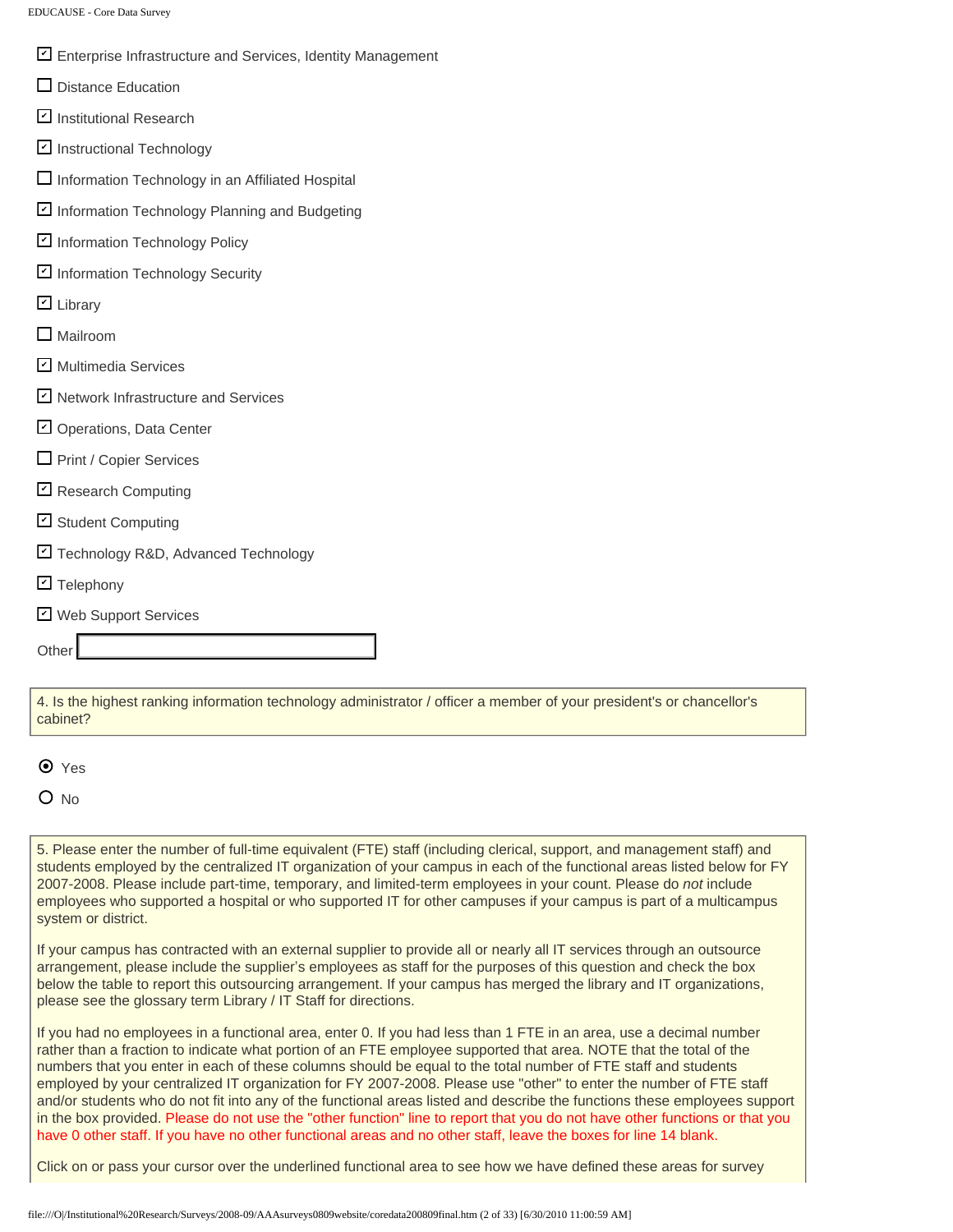reporting purposes. Even if you do not use this taxonomy on your campus, please re-distribute your FTE numbers according to these definitions to ensure comparable data comparisons across all campuses. These definitions are also found in the full glossary available by clicking on Survey Help.

| <b>Function</b>                                                                                                                                                                                                                                                                                                                                                                                                                                                                                                                                                                                 | <b>Staff FTE</b> | <b>Student FTE</b> |
|-------------------------------------------------------------------------------------------------------------------------------------------------------------------------------------------------------------------------------------------------------------------------------------------------------------------------------------------------------------------------------------------------------------------------------------------------------------------------------------------------------------------------------------------------------------------------------------------------|------------------|--------------------|
| 1. Administration of IT Organization, IT Planning, Technology R&D                                                                                                                                                                                                                                                                                                                                                                                                                                                                                                                               | 2.95             | 0                  |
| 2. Administrative / Enterprise Information Systems                                                                                                                                                                                                                                                                                                                                                                                                                                                                                                                                              | 3.7              | $\pmb{0}$          |
| 3. Desktop Computing, User Support Services, Training, Computer Store                                                                                                                                                                                                                                                                                                                                                                                                                                                                                                                           | 4.65             | .44                |
| 4. Enterprise Infrastructure and Services, Identity Management                                                                                                                                                                                                                                                                                                                                                                                                                                                                                                                                  | .9               | $\pmb{0}$          |
| 5. Help Desk                                                                                                                                                                                                                                                                                                                                                                                                                                                                                                                                                                                    | 1.1              | 2.4                |
| 6. Information Technology Policy                                                                                                                                                                                                                                                                                                                                                                                                                                                                                                                                                                | .15              | $\pmb{0}$          |
| 7. Information Technology Security                                                                                                                                                                                                                                                                                                                                                                                                                                                                                                                                                              | .75              | 0                  |
| 8. Instructional Technology, Multimedia Services, Student Computing                                                                                                                                                                                                                                                                                                                                                                                                                                                                                                                             | 3.35             | 1.9                |
| 9. Network Infrastructure and Services                                                                                                                                                                                                                                                                                                                                                                                                                                                                                                                                                          | 1.45             | $.2\phantom{0}$    |
| 10. Operations, Data Center, Print/Copier Services, Mailroom                                                                                                                                                                                                                                                                                                                                                                                                                                                                                                                                    | .65              | $\pmb{0}$          |
| 11. Research Computing, Academic Computing                                                                                                                                                                                                                                                                                                                                                                                                                                                                                                                                                      | 2.4              | .04                |
| 12. Telephony                                                                                                                                                                                                                                                                                                                                                                                                                                                                                                                                                                                   | 1.25             | $\boldsymbol{0}$   |
| 13. Web Support Services                                                                                                                                                                                                                                                                                                                                                                                                                                                                                                                                                                        | 1.45             | 0                  |
| 14. Other Function                                                                                                                                                                                                                                                                                                                                                                                                                                                                                                                                                                              |                  |                    |
| <b>Total centralized IT unit FTE:</b>                                                                                                                                                                                                                                                                                                                                                                                                                                                                                                                                                           | 24.75            | 4.98               |
| □ Please check this box if all or nearly all of your IT staff were provided through an outsourcing arrangement with an<br>external supplier (other than your system or district office if your campus is part of a multicampus system or district).                                                                                                                                                                                                                                                                                                                                             |                  |                    |
| $\Box$ Please check this box if your campus is part of a multicampus system or district that provided staffing support from<br>the centralized system or district office that is not reflected in the numbers you have entered above.                                                                                                                                                                                                                                                                                                                                                           |                  |                    |
| 6. Please estimate the number of full-time equivalent (FTE) information technology personnel who were employed by<br>departments or offices outside the centralized IT organization of your campus for FY 2007-2008 (for example,<br>employed by administrative offices or academic departments), including part-time, temporary, and limited term<br>employees. Your campus HR office may be able to provide this number. If no IT personnel were employed outside the<br>centralized IT organization, enter 0. If you cannot estimate this number, please check the box below to report that. |                  |                    |
| <b>FTE</b><br>$\triangleright$ We are unable to estimate this number.                                                                                                                                                                                                                                                                                                                                                                                                                                                                                                                           |                  |                    |
| 7. Does your campus have a separate salary scale for information technology professionals?                                                                                                                                                                                                                                                                                                                                                                                                                                                                                                      |                  |                    |
| $O$ Yes                                                                                                                                                                                                                                                                                                                                                                                                                                                                                                                                                                                         |                  |                    |
| $\odot$ No                                                                                                                                                                                                                                                                                                                                                                                                                                                                                                                                                                                      |                  |                    |
| 8. Does your campus use either a separate set of information technology (IT) job titles or a broadband IT classification<br>and compensation system?                                                                                                                                                                                                                                                                                                                                                                                                                                            |                  |                    |
| file:///O /Institutional%20Research/Surveys/2008-09/AAAsurveys0809website/coredata200809final.htm (3 of 33) [6/30/2010 11:00:59 AM]                                                                                                                                                                                                                                                                                                                                                                                                                                                             |                  |                    |

#### **Total centralized IT unit FTE: 24.75 4.98**

| 7. Does your campus have a separate salary scale for information technology professionals? |
|--------------------------------------------------------------------------------------------|
| $O$ Yes                                                                                    |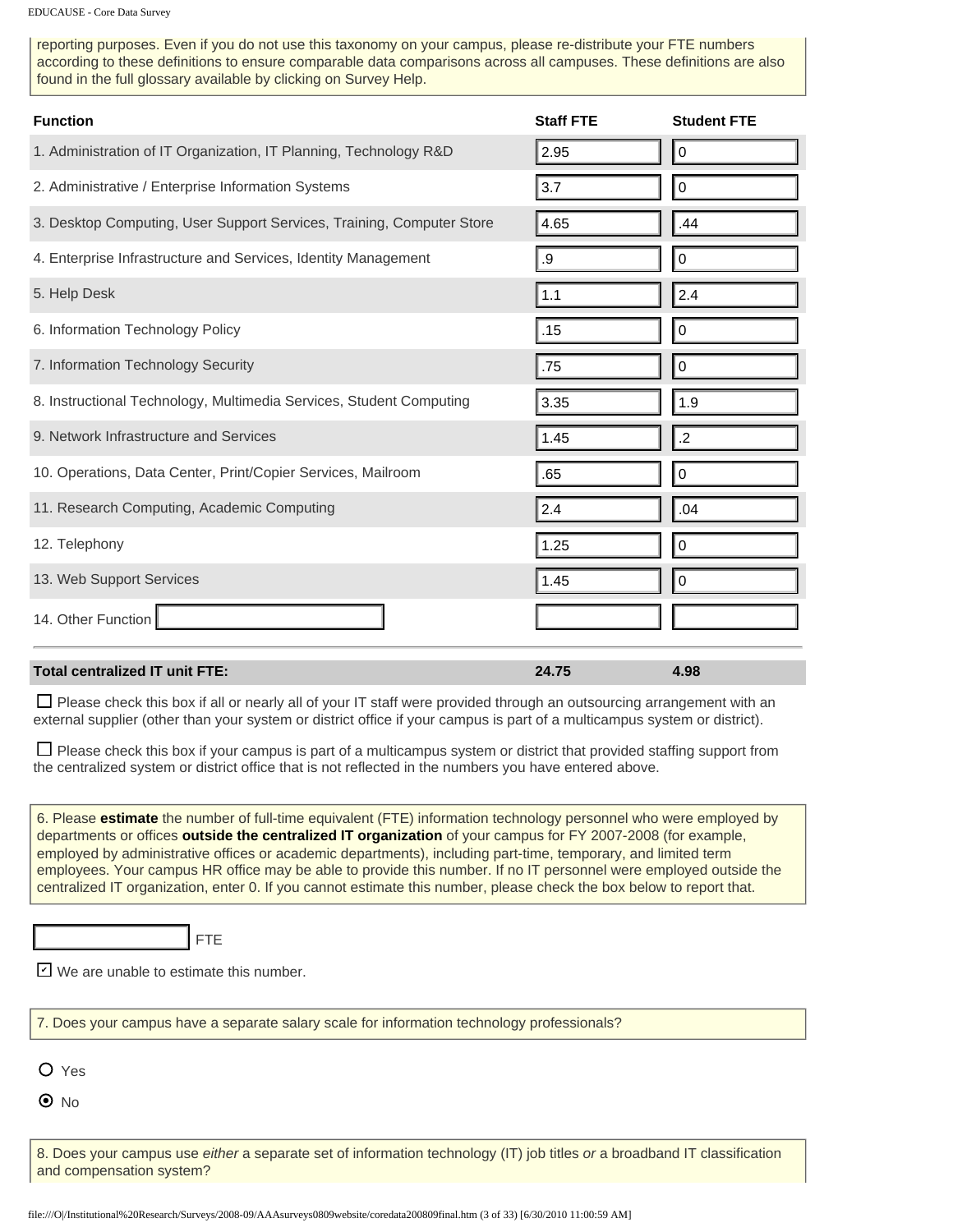|  | EDUCAUSE - Core Data Survey |
|--|-----------------------------|
|--|-----------------------------|

| ۰. | ×<br>i |
|----|--------|
|    |        |

 $\odot$  No

9. Please answer the following questions regarding strategic planning for information technology at your campus.

Does your campus strategic plan include strategies and directions for information technology?

O Yes

 $\odot$  No

Does your campus have a stand-alone information technology strategic plan?

| ı | ۰, |
|---|----|
|---|----|

O<sub>No</sub>

| 10. Which of the following types of group(s) at your campus provide(s) advice about information technology strategies? |  |
|------------------------------------------------------------------------------------------------------------------------|--|
| (Check all that apply.)                                                                                                |  |

- **기** Trustee committee
- President's cabinet / council ✔
- Administrative committee
- **⊻** Academic committee / faculty senate
- $\Box$  Technology advisory committee
- Student committee ✔
- $\Box$  State agency

 $\square$  System or district office in multicampus system or district

Other

 $\Box$  None of the above — we do not have any IT advisory groups.

#### **IT Financing and Management**

1. Please enter the dollar amounts your centralized information technology organization received in FY 2007-2008 from each of the funding categories listed.

If you had no funding in a category, enter 0. Enter the dollar amount in whole U.S. Dollars without commas or decimals, e.g., \$588,499.41 would be entered as 588499. NOTE that the total of all of the dollars entered should represent the total funding your centralized IT organization received in FY 2007-2008. Click on the underlined terms for an explanation of what these funding sources are meant to include. If you had a category of funding not listed, please describe it in the "other" category and enter the dollar amount received from that source. Please do not use the "other funding" category to report 0 other funding; if you have no other funding sources, simply leave both of the boxes on line 10 blank.

NOTE that we are asking campuses in a multicampus system or district to enter a best estimate of their share of the dollar equivalent for systems or services that were provided at no charge by the central system or district office to its campuses. We urge you to contact your system or district office for help in calculating this estimate. For examples of these calculations, click here. EDUCAUSE has contacted system and district offices to alert them that their campuses may be in touch with them for help with this data point. Note also that you should not report an amount that your campus actually paid to your system or district office for systems or services provided, as those dollars are assumed to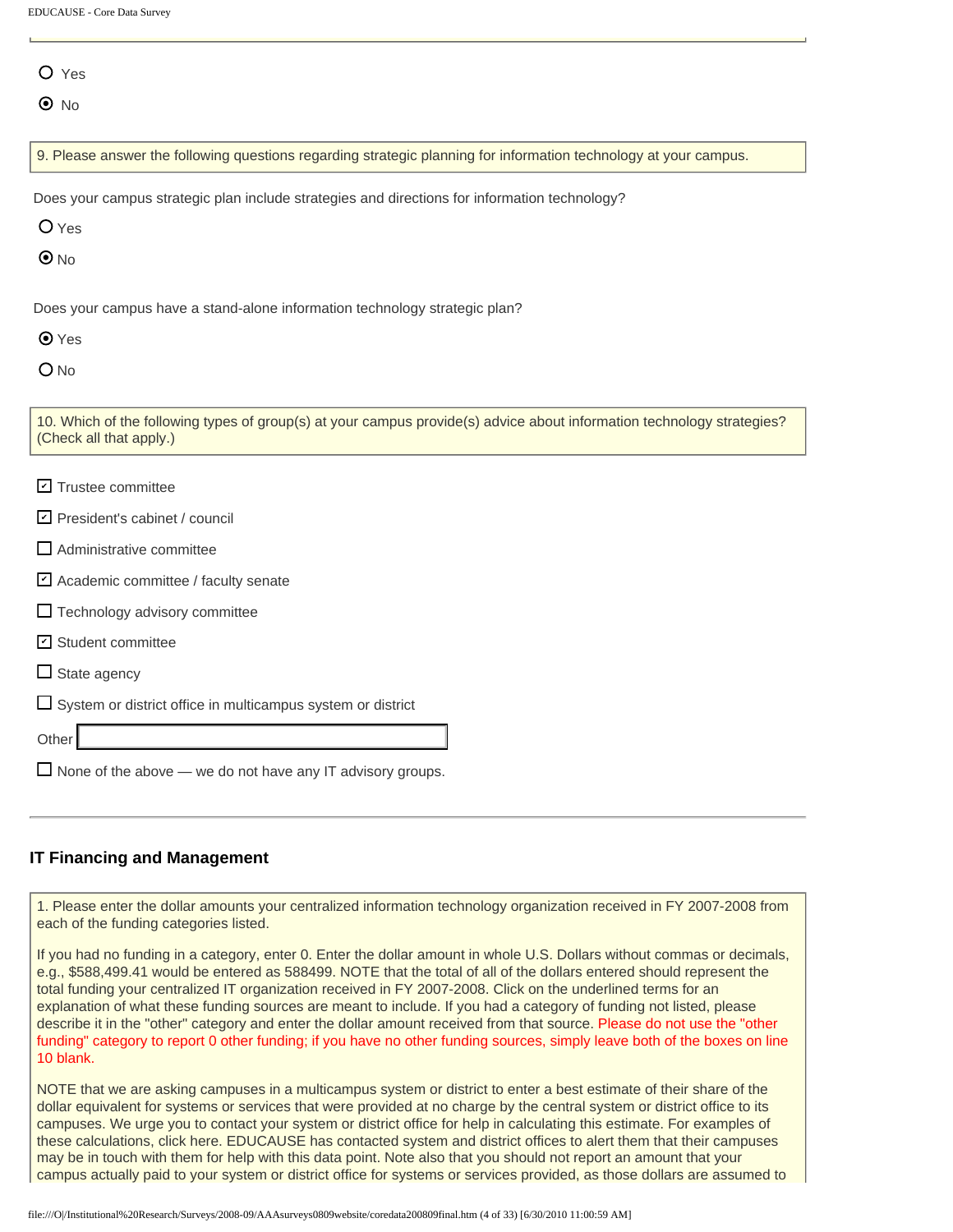be included in the expenditures from your centralized IT organization's operating appropriation. If, however, you have not included those dollars on line 1, you may enter them on line 8.

**Please note also that line 9 allows you to report separately the amount of compensation and/or benefits for centralized IT staff that might have been paid from an institutional budget rather than included in your centralized IT organization's operating appropriation / budget. If you enter an amount here, please be sure to also report this amount on line 1a of Section 2 Question 4 of the survey.**

| <b>Category of Funding</b>                                                                                                                                                                                                                                                                                                                                                                                                                                                                                                                                                                                                                                                                                                                                                                                                                                                                                                            |                                                                                                           |                                                          |                    |                                          |                                                             | <b>Dollar Amount</b> |              |
|---------------------------------------------------------------------------------------------------------------------------------------------------------------------------------------------------------------------------------------------------------------------------------------------------------------------------------------------------------------------------------------------------------------------------------------------------------------------------------------------------------------------------------------------------------------------------------------------------------------------------------------------------------------------------------------------------------------------------------------------------------------------------------------------------------------------------------------------------------------------------------------------------------------------------------------|-----------------------------------------------------------------------------------------------------------|----------------------------------------------------------|--------------------|------------------------------------------|-------------------------------------------------------------|----------------------|--------------|
| 1. Operating appropriation to centralized IT organization                                                                                                                                                                                                                                                                                                                                                                                                                                                                                                                                                                                                                                                                                                                                                                                                                                                                             |                                                                                                           |                                                          |                    |                                          |                                                             | 1888896              |              |
|                                                                                                                                                                                                                                                                                                                                                                                                                                                                                                                                                                                                                                                                                                                                                                                                                                                                                                                                       | 2. Capital appropriation to the centralized IT organization<br>(other than those amortized through rates) |                                                          |                    |                                          |                                                             | 887660               |              |
| 3. Appropriation to the centralized IT organization from revenue generated from student technology fees<br>(if not included above in line 1, operating appropriation)                                                                                                                                                                                                                                                                                                                                                                                                                                                                                                                                                                                                                                                                                                                                                                 |                                                                                                           |                                                          |                    |                                          |                                                             | 0<br>$\mathcal{S}$   |              |
| 4. Revenue from sale (chargeback) of centralized services (e.g., network or phone services, computer<br>repairs) to campus departments, students, staff, and others                                                                                                                                                                                                                                                                                                                                                                                                                                                                                                                                                                                                                                                                                                                                                                   |                                                                                                           |                                                          |                    |                                          |                                                             | 0<br>\$              |              |
| 5. Revenue from sale of centralized services (e.g., computer store sales) to entities external to the<br>campus                                                                                                                                                                                                                                                                                                                                                                                                                                                                                                                                                                                                                                                                                                                                                                                                                       |                                                                                                           |                                                          |                    |                                          |                                                             | \$10                 |              |
| 6. Net revenue from resale of products (e.g., computer store sales) to campus departments, students,<br>staff, and others                                                                                                                                                                                                                                                                                                                                                                                                                                                                                                                                                                                                                                                                                                                                                                                                             |                                                                                                           |                                                          |                    |                                          |                                                             | 0<br>$\mathbb{S}$    |              |
| 7. Net revenue from resale of products (e.g., computer store sales) to entities external to the campus                                                                                                                                                                                                                                                                                                                                                                                                                                                                                                                                                                                                                                                                                                                                                                                                                                |                                                                                                           |                                                          |                    |                                          |                                                             | \$10                 |              |
| 8. If your campus is part of a multicampus system or district, enter your best estimate for your campus's<br>proportional share of the dollar equivalent for systems or services provided at the system or district level<br>for which the campus is not charged.                                                                                                                                                                                                                                                                                                                                                                                                                                                                                                                                                                                                                                                                     |                                                                                                           |                                                          |                    |                                          |                                                             | 0<br>$\frac{1}{2}$   |              |
| 9. If compensation or fringe benefits for centralized IT staff were paid from an institutional budget (that<br>is, not included in your centralized IT organization's funding or budget), please enter the amount here (if<br>you have not already accounted for this equivalent funding in line 1 above).                                                                                                                                                                                                                                                                                                                                                                                                                                                                                                                                                                                                                            |                                                                                                           |                                                          |                    |                                          |                                                             | \$10                 |              |
| 10. Other Funding                                                                                                                                                                                                                                                                                                                                                                                                                                                                                                                                                                                                                                                                                                                                                                                                                                                                                                                     |                                                                                                           |                                                          |                    |                                          |                                                             |                      |              |
| Total centralized IT Funding for FY 2007-2008:                                                                                                                                                                                                                                                                                                                                                                                                                                                                                                                                                                                                                                                                                                                                                                                                                                                                                        |                                                                                                           |                                                          |                    |                                          |                                                             |                      | \$2,776,556  |
| 2. Please estimate what percent of funding for each centralized IT function came from these various funding sources<br>for FY 2007-2008.<br>Enter percentages as whole numbers, e.g., 70% would be entered as 70. If a function is not applicable, leave the entire<br>row blank. Otherwise, please ensure that your percentages for a functional row add up to 100%. Click on or pass your<br>cursor over the underlined functional area to see how we have defined each area for survey reporting purposes to<br>ensure comparable data comparisons across all campuses. These definitions are also found in a full glossary available<br>by clicking on Survey Help.<br>NOTE that we are requesting that you estimate what percent of equivalent funding came from the system/<br>district office for each function if your campus is part of a multicampus system that provides IT functionality at<br>the system/district level. |                                                                                                           |                                                          |                    |                                          |                                                             |                      |              |
| <b>Centralized Campus IT Function Appropriation Appropriation Student Cost</b>                                                                                                                                                                                                                                                                                                                                                                                                                                                                                                                                                                                                                                                                                                                                                                                                                                                        | from<br>Campus<br><b>Operating</b><br><b>Budget</b>                                                       | from<br><b>Campus</b><br><b>Capital</b><br><b>Budget</b> | <b>Tech</b><br>Fee | <b>Recovery</b><br>(Chargeback) System / | <b>Provided Other</b><br>at the<br><b>District</b><br>Level | <b>Sources</b>       | <b>Total</b> |
| 1. Administration of IT<br>Organization, IT Planning,<br>Technology R&D                                                                                                                                                                                                                                                                                                                                                                                                                                                                                                                                                                                                                                                                                                                                                                                                                                                               | 100<br>$\frac{0}{0}$                                                                                      | 0<br>$\%$                                                | Iθ                 | $\%$ 0<br>$\frac{0}{0}$                  | 0<br>$\%$                                                   | 0<br>$\%$            | 100%         |
| 2. Administrative / Enterprise<br><b>Information Systems</b>                                                                                                                                                                                                                                                                                                                                                                                                                                                                                                                                                                                                                                                                                                                                                                                                                                                                          | 100<br>$\frac{0}{0}$                                                                                      | 0<br>$\%$                                                | 10                 | $\frac{9}{6}$ 0<br>$\%$                  | 0<br>$\%$                                                   | 0<br>$\frac{0}{0}$   | 100%         |

#### **Total centralized IT Funding for FY 2007-2008: \$2,776,556**

| <b>Centralized Campus IT Function Appropriation Appropriation Student Cost</b> | from<br>Campus<br><b>Operating</b><br><b>Budget</b> | from<br>Campus<br>Capital<br><b>Budget</b> | Tech<br>Fee          | <b>Recovery</b><br>(Chargeback) System / | <b>Provided Other</b><br>at the<br><b>District</b><br>Level | <b>Sources</b>      | Total |
|--------------------------------------------------------------------------------|-----------------------------------------------------|--------------------------------------------|----------------------|------------------------------------------|-------------------------------------------------------------|---------------------|-------|
| 1. Administration of IT<br>Organization, IT Planning,<br>Technology R&D        | 100 $\frac{9}{6}$                                   | ۱0<br>$\%$                                 | l O<br>$\frac{0}{0}$ | 10<br>$\frac{0}{0}$                      | 10<br>$\frac{1}{6}$                                         | 10<br>$\frac{9}{6}$ | 100%  |
| 2. Administrative / Enterprise<br><b>Information Systems</b>                   | 100<br>$\%$                                         | 10<br>$\%$                                 | 10<br>$\frac{0}{6}$  | l 0<br>$\%$                              | l O<br>$\%$                                                 | $\frac{0}{6}$       | 100%  |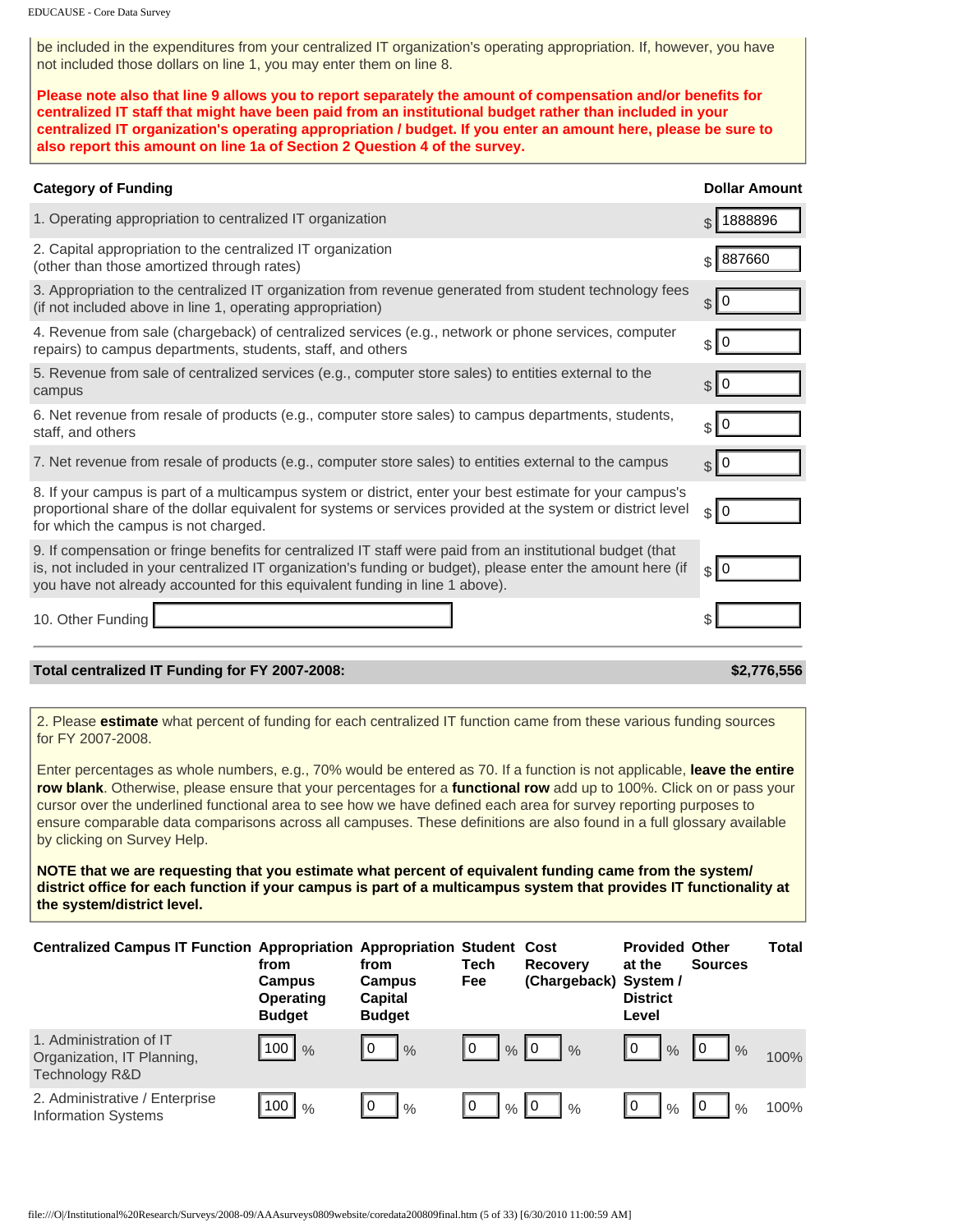| 3. Desktop Computing, User<br>Support Services, Training,<br><b>Computer Store</b>                                                                                                                                                                                                                                                                                                                                                                                                                                                                                                                                                                                                                                                                                                                                                                                                                                                                                                                                                                                                                                                                                                                                                                                                                                                                                                                                                                                                                                                                                                                                                                                                                                                                                                                                                                                                          | $100$ $\frac{9}{6}$   | 10<br>$\frac{0}{0}$ | $\frac{9}{6}$ 0<br>10<br>$\frac{0}{0}$       | 10<br>$\frac{0}{0}$ | 0<br>$\frac{0}{0}$  | 100% |
|---------------------------------------------------------------------------------------------------------------------------------------------------------------------------------------------------------------------------------------------------------------------------------------------------------------------------------------------------------------------------------------------------------------------------------------------------------------------------------------------------------------------------------------------------------------------------------------------------------------------------------------------------------------------------------------------------------------------------------------------------------------------------------------------------------------------------------------------------------------------------------------------------------------------------------------------------------------------------------------------------------------------------------------------------------------------------------------------------------------------------------------------------------------------------------------------------------------------------------------------------------------------------------------------------------------------------------------------------------------------------------------------------------------------------------------------------------------------------------------------------------------------------------------------------------------------------------------------------------------------------------------------------------------------------------------------------------------------------------------------------------------------------------------------------------------------------------------------------------------------------------------------|-----------------------|---------------------|----------------------------------------------|---------------------|---------------------|------|
| 4. Enterprise Infrastructure and<br>Services, Identity Management                                                                                                                                                                                                                                                                                                                                                                                                                                                                                                                                                                                                                                                                                                                                                                                                                                                                                                                                                                                                                                                                                                                                                                                                                                                                                                                                                                                                                                                                                                                                                                                                                                                                                                                                                                                                                           | $\vert$ 100 $\vert$ % | I٥<br>$\frac{0}{0}$ | $\frac{9}{6}$ 0<br>10<br>$\frac{0}{0}$       | 0<br>$\frac{0}{0}$  | 10<br>$\frac{0}{0}$ | 100% |
| 5. Help Desk                                                                                                                                                                                                                                                                                                                                                                                                                                                                                                                                                                                                                                                                                                                                                                                                                                                                                                                                                                                                                                                                                                                                                                                                                                                                                                                                                                                                                                                                                                                                                                                                                                                                                                                                                                                                                                                                                | 100 <br>$\frac{0}{0}$ | 10<br>$\frac{0}{0}$ | $\frac{9}{6}$ 0<br>0<br>$\frac{0}{0}$        | 0<br>$\frac{0}{0}$  | 0<br>$\frac{0}{0}$  | 100% |
| 6. Information Technology Policy                                                                                                                                                                                                                                                                                                                                                                                                                                                                                                                                                                                                                                                                                                                                                                                                                                                                                                                                                                                                                                                                                                                                                                                                                                                                                                                                                                                                                                                                                                                                                                                                                                                                                                                                                                                                                                                            | 100<br>$\frac{0}{0}$  | 0<br>$\frac{0}{0}$  | $\overline{0}$<br>0<br>$\%$<br>$\frac{0}{0}$ | 0<br>$\frac{0}{0}$  | 0<br>$\frac{0}{0}$  | 100% |
| 7. Information Technology<br>Security                                                                                                                                                                                                                                                                                                                                                                                                                                                                                                                                                                                                                                                                                                                                                                                                                                                                                                                                                                                                                                                                                                                                                                                                                                                                                                                                                                                                                                                                                                                                                                                                                                                                                                                                                                                                                                                       | $100$ $\frac{9}{6}$   | I٥<br>$\frac{0}{0}$ | $\frac{9}{6}$ 0<br>10<br>$\frac{0}{0}$       | I٥<br>$\%$          | 0<br>$\frac{0}{0}$  | 100% |
| 8. Instructional Technology,<br>Multimedia Services, Student<br>Computing                                                                                                                                                                                                                                                                                                                                                                                                                                                                                                                                                                                                                                                                                                                                                                                                                                                                                                                                                                                                                                                                                                                                                                                                                                                                                                                                                                                                                                                                                                                                                                                                                                                                                                                                                                                                                   | 47<br>$\frac{0}{0}$   | 53<br>$\frac{0}{0}$ | $\frac{9}{6}$ 0<br>  0<br>$\frac{0}{0}$      | 0<br>$\frac{0}{0}$  | 0<br>$\frac{0}{0}$  | 100% |
| 9. Network Infrastructure and<br><b>Services</b>                                                                                                                                                                                                                                                                                                                                                                                                                                                                                                                                                                                                                                                                                                                                                                                                                                                                                                                                                                                                                                                                                                                                                                                                                                                                                                                                                                                                                                                                                                                                                                                                                                                                                                                                                                                                                                            | 75<br>$\frac{0}{0}$   | 25<br>$\frac{9}{6}$ | $\frac{9}{6}$ 0<br>10<br>$\frac{0}{0}$       | 10<br>$\frac{0}{0}$ | 10<br>$\frac{0}{0}$ | 100% |
| 10. Operations, Data Center,<br>Print / Copier Services, Mailroom                                                                                                                                                                                                                                                                                                                                                                                                                                                                                                                                                                                                                                                                                                                                                                                                                                                                                                                                                                                                                                                                                                                                                                                                                                                                                                                                                                                                                                                                                                                                                                                                                                                                                                                                                                                                                           | 82<br>$\frac{0}{0}$   | 18<br>$\frac{0}{0}$ | $\%$ 0<br>  0<br>$\frac{0}{0}$               | 0<br>$\frac{0}{0}$  | 10<br>$\frac{0}{0}$ | 100% |
| 11. Research Computing,<br><b>Academic Computing</b>                                                                                                                                                                                                                                                                                                                                                                                                                                                                                                                                                                                                                                                                                                                                                                                                                                                                                                                                                                                                                                                                                                                                                                                                                                                                                                                                                                                                                                                                                                                                                                                                                                                                                                                                                                                                                                        | 50<br>$\%$            | 50<br>$\frac{9}{6}$ | $\frac{9}{6}$ 0<br>10<br>$\frac{0}{0}$       | 10<br>$\frac{0}{0}$ | 10<br>$\frac{0}{0}$ | 100% |
| 12. Telephony                                                                                                                                                                                                                                                                                                                                                                                                                                                                                                                                                                                                                                                                                                                                                                                                                                                                                                                                                                                                                                                                                                                                                                                                                                                                                                                                                                                                                                                                                                                                                                                                                                                                                                                                                                                                                                                                               | 100<br>$\frac{0}{0}$  | 0<br>$\frac{0}{0}$  | 10<br>0<br>$\%$<br>$\frac{0}{0}$             | 0<br>$\%$           | 0<br>$\frac{0}{0}$  | 100% |
| 13. Web Support Services                                                                                                                                                                                                                                                                                                                                                                                                                                                                                                                                                                                                                                                                                                                                                                                                                                                                                                                                                                                                                                                                                                                                                                                                                                                                                                                                                                                                                                                                                                                                                                                                                                                                                                                                                                                                                                                                    | 100  <br>$\%$         | 10<br>$\frac{0}{0}$ | $\frac{9}{6}$ 0<br>10<br>$\frac{0}{0}$       | 0<br>$\%$           | 0<br>$\frac{0}{0}$  | 100% |
| 14. Other Function                                                                                                                                                                                                                                                                                                                                                                                                                                                                                                                                                                                                                                                                                                                                                                                                                                                                                                                                                                                                                                                                                                                                                                                                                                                                                                                                                                                                                                                                                                                                                                                                                                                                                                                                                                                                                                                                          | $\frac{0}{0}$         | $\%$                | $\frac{0}{0}$<br>$\%$                        | $\frac{0}{0}$       | $\frac{0}{0}$       |      |
| 3. What dollar amount, if any, does the centralized IT organization of your campus annually budget per IT staff<br>member (on average) for training or professional development?                                                                                                                                                                                                                                                                                                                                                                                                                                                                                                                                                                                                                                                                                                                                                                                                                                                                                                                                                                                                                                                                                                                                                                                                                                                                                                                                                                                                                                                                                                                                                                                                                                                                                                            |                       |                     |                                              |                     |                     |      |
| Enter the dollar amount in whole U.S. Dollars, without commas or decimals, e.g., \$1,250.78 would be entered as 1251.<br>Enter 0 if you do not allocate funds for this purpose.                                                                                                                                                                                                                                                                                                                                                                                                                                                                                                                                                                                                                                                                                                                                                                                                                                                                                                                                                                                                                                                                                                                                                                                                                                                                                                                                                                                                                                                                                                                                                                                                                                                                                                             |                       |                     |                                              |                     |                     |      |
| NOTE that this question does not refer specifically to the past fiscal year, but is a request for the average amount per IT<br>staff member that is usually budgeted annually. Please be sure that the amount you enter is per IT staff member,<br>not your entire organizational training / professional development budget.                                                                                                                                                                                                                                                                                                                                                                                                                                                                                                                                                                                                                                                                                                                                                                                                                                                                                                                                                                                                                                                                                                                                                                                                                                                                                                                                                                                                                                                                                                                                                               |                       |                     |                                              |                     |                     |      |
| 1714                                                                                                                                                                                                                                                                                                                                                                                                                                                                                                                                                                                                                                                                                                                                                                                                                                                                                                                                                                                                                                                                                                                                                                                                                                                                                                                                                                                                                                                                                                                                                                                                                                                                                                                                                                                                                                                                                        |                       |                     |                                              |                     |                     |      |
| 4. What was the total compensation for FY 2007-2008 (including fringe benefits even if benefits were paid elsewhere on<br>campus and not charged to the centralized IT organization) for the following categories of personnel employed by or<br>through the centralized IT organization of your campus? If for question 5 of section 1 of this survey you counted as<br>"staff" individuals employed through an IT service outsource arrangement, please enter compensation for those<br>individuals in the "staff" rather than "contractors" category below. If you reported FTE student employees, there is an<br>expectation that you will enter congruent compensation for this category. If you enter \$0 because you did not<br>compensate your student employees from centralized IT funding, or if the compensation amount entered was<br>subsidized by work study or other funding external to your IT organization, please check the appropriate box below the<br>question to indicate this arrangement.<br>Note the ability to report an amount for compensation and/or benefits for centralized IT staff that was paid from<br>an institutional budget rather than from your centralized IT organization's operating appropriation / budget.<br>Please note that if you include such an amount on line 1 it should NOT also be reported on line 1a. If you enter<br>an amount on line 1a, please be sure that you have also reported this amount on line 9 of Section 2 Question 1<br>of the survey.<br>Enter the dollar amount in whole U.S. Dollars, without commas or decimals, e.g., \$58,499.41 would be entered as<br>58499. NOTE that the total of all the numbers entered should reflect the total compensation expended for all centralized<br>IT personnel for FY 2007-2008. If your centralized IT organization compensated personnel that did not fall into any of |                       |                     |                                              |                     |                     |      |
| the categories listed, please include this information in the "other" category and enter the dollar amount of total<br>compensation for these personnel. Please do not use the "other" category to report \$0 for no other kinds of staff<br>compensation; if you had no other kind of staff compensation, simply leave both of the boxes on that line blank. Click                                                                                                                                                                                                                                                                                                                                                                                                                                                                                                                                                                                                                                                                                                                                                                                                                                                                                                                                                                                                                                                                                                                                                                                                                                                                                                                                                                                                                                                                                                                         |                       |                     |                                              |                     |                     |      |
| file:///O /Institutional%20Research/Surveys/2008-09/AAAsurveys0809website/coredata200809final.htm (6 of 33) [6/30/2010 11:00:59 AM]                                                                                                                                                                                                                                                                                                                                                                                                                                                                                                                                                                                                                                                                                                                                                                                                                                                                                                                                                                                                                                                                                                                                                                                                                                                                                                                                                                                                                                                                                                                                                                                                                                                                                                                                                         |                       |                     |                                              |                     |                     |      |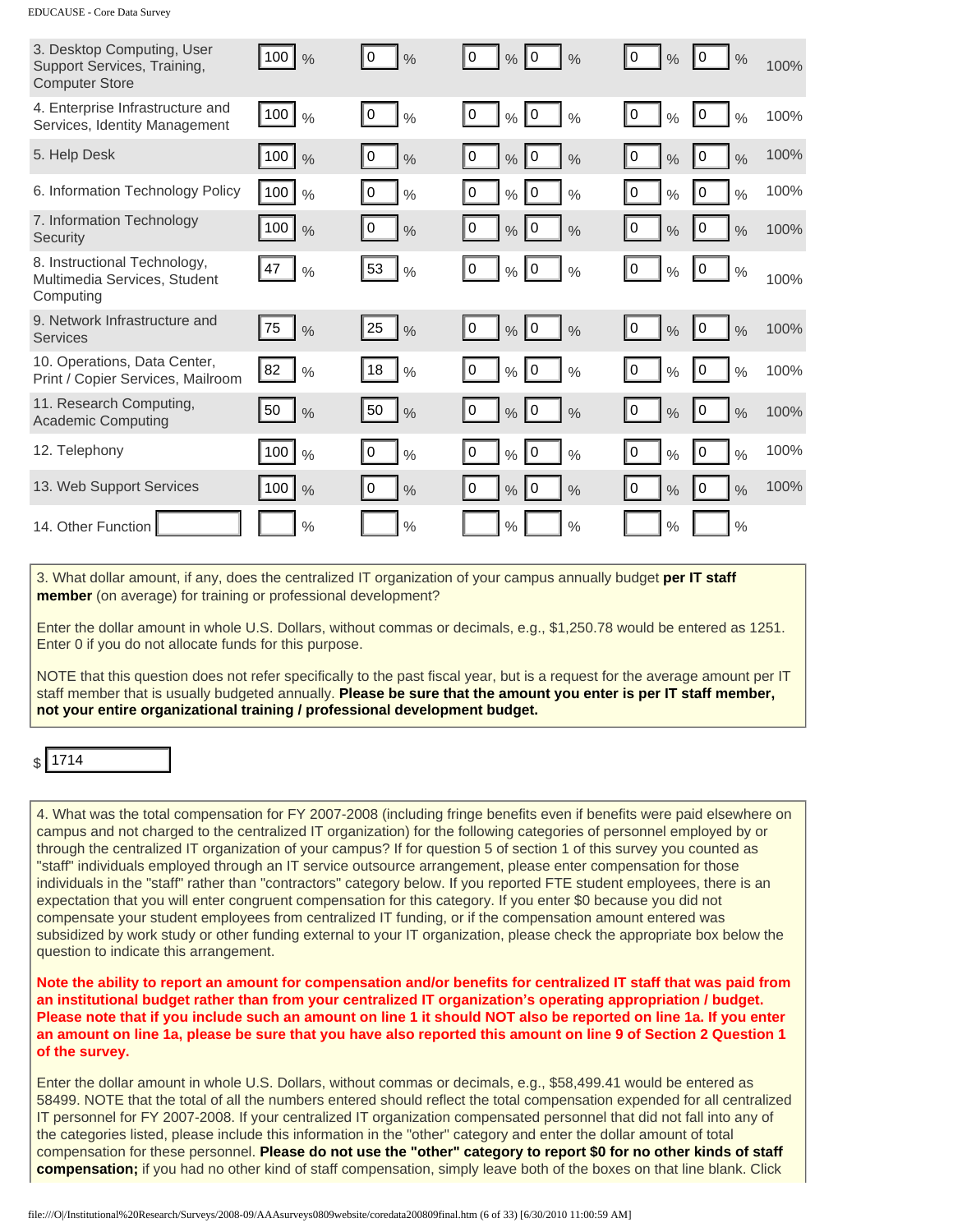| 1. Staff                                                                                                                                                                                                                                                                                                                                                                                                                                                                                                                                                                                                                                                                                                                                                                          | 1371738<br>$\mathcal{L}$ |
|-----------------------------------------------------------------------------------------------------------------------------------------------------------------------------------------------------------------------------------------------------------------------------------------------------------------------------------------------------------------------------------------------------------------------------------------------------------------------------------------------------------------------------------------------------------------------------------------------------------------------------------------------------------------------------------------------------------------------------------------------------------------------------------|--------------------------|
| 1a. If staff compensation and/or fringe benefits were paid from an institutional budget rather than<br>from your centralized IT funding / budget, and you have reported those dollars on line 9 of Section<br>2 Question 1, please enter the amount here.                                                                                                                                                                                                                                                                                                                                                                                                                                                                                                                         | 0<br>\$                  |
| 2. Students                                                                                                                                                                                                                                                                                                                                                                                                                                                                                                                                                                                                                                                                                                                                                                       | 60635<br>\$              |
| 3. Consultants                                                                                                                                                                                                                                                                                                                                                                                                                                                                                                                                                                                                                                                                                                                                                                    | 0<br>\$                  |
| 4. Contractors                                                                                                                                                                                                                                                                                                                                                                                                                                                                                                                                                                                                                                                                                                                                                                    | 0<br>\$                  |
| 5. Other                                                                                                                                                                                                                                                                                                                                                                                                                                                                                                                                                                                                                                                                                                                                                                          | \$                       |
| Total centralized IT Personnel Compensation for FY 2007-2008:                                                                                                                                                                                                                                                                                                                                                                                                                                                                                                                                                                                                                                                                                                                     | \$1,432,373              |
| $\Box$ Please check this box if your student employees were compensated in whole or part by<br>Work Study or other funding that you did not report as part of your centralized IT<br>organization's funding in Section 2, Question 1 or that you did not include in line 2 above.<br>Please check this box if all or nearly all of your IT staff were provided through an<br>outsourcing arrangement with an external supplier (other than your system or<br>district office if your campus is part of a multicampus system or district).                                                                                                                                                                                                                                         |                          |
| 5. Please enter your best estimate of the total spent on salaries (including benefits) for FY 2007-2008 for IT personnel<br>who are employed in departments or offices <b>outside the centralized IT organization</b> of your campus (for example,<br>employed by administrative offices or academic departments), including part-time and limited-term employees.<br>Enter the dollar amount in whole U.S. Dollars, without commas or decimals. Your campus HR office may be able to<br>provide this figure. If no IT personnel were employed outside the centralized IT organization, enter 0. If you cannot<br>estimate this amount, please check the box to indicate that.                                                                                                    |                          |
| We cannot estimate this amount.                                                                                                                                                                                                                                                                                                                                                                                                                                                                                                                                                                                                                                                                                                                                                   |                          |
| 6. Please enter your best estimate of the total spent in FY 2007-2008 on information technology (other than salaries<br>and benefits) in departments or offices outside the centralized IT organization of your campus.<br>These expenditures would include hardware, software, licenses, and so forth, that is, non-personnel expenditures. The<br>operative phrase here is "best estimate." We do not expect this figure to be an exact calculation of actual dollars spent.<br>Enter the estimated dollar amount in whole U.S. Dollars without commas or decimals. If your campus had no IT<br>expenditures (other than salaries and benefits) outside the centralized IT organization, enter 0. If you cannot estimate<br>this amount, please check the box to indicate that. |                          |
| $\triangleright$ We cannot reasonably estimate this amount.                                                                                                                                                                                                                                                                                                                                                                                                                                                                                                                                                                                                                                                                                                                       |                          |
| 7. In FY 2007-2008, did your campus charge a general student technology fee, that is, a fee designated wholly for IT<br>that was levied on all students, regardless of major or school (as opposed to specific, individual technology fees that<br>might have been charged based on academic major or other criteria)?                                                                                                                                                                                                                                                                                                                                                                                                                                                            |                          |
| $O$ Yes<br>$\bm{\odot}$ No<br>file:///O /Institutional%20Research/Surveys/2008-09/AAAsurveys0809website/coredata200809final.htm (7 of 33) [6/30/2010 11:00:59 AM]                                                                                                                                                                                                                                                                                                                                                                                                                                                                                                                                                                                                                 |                          |

on the underlined term for an explanation of that category of personnel.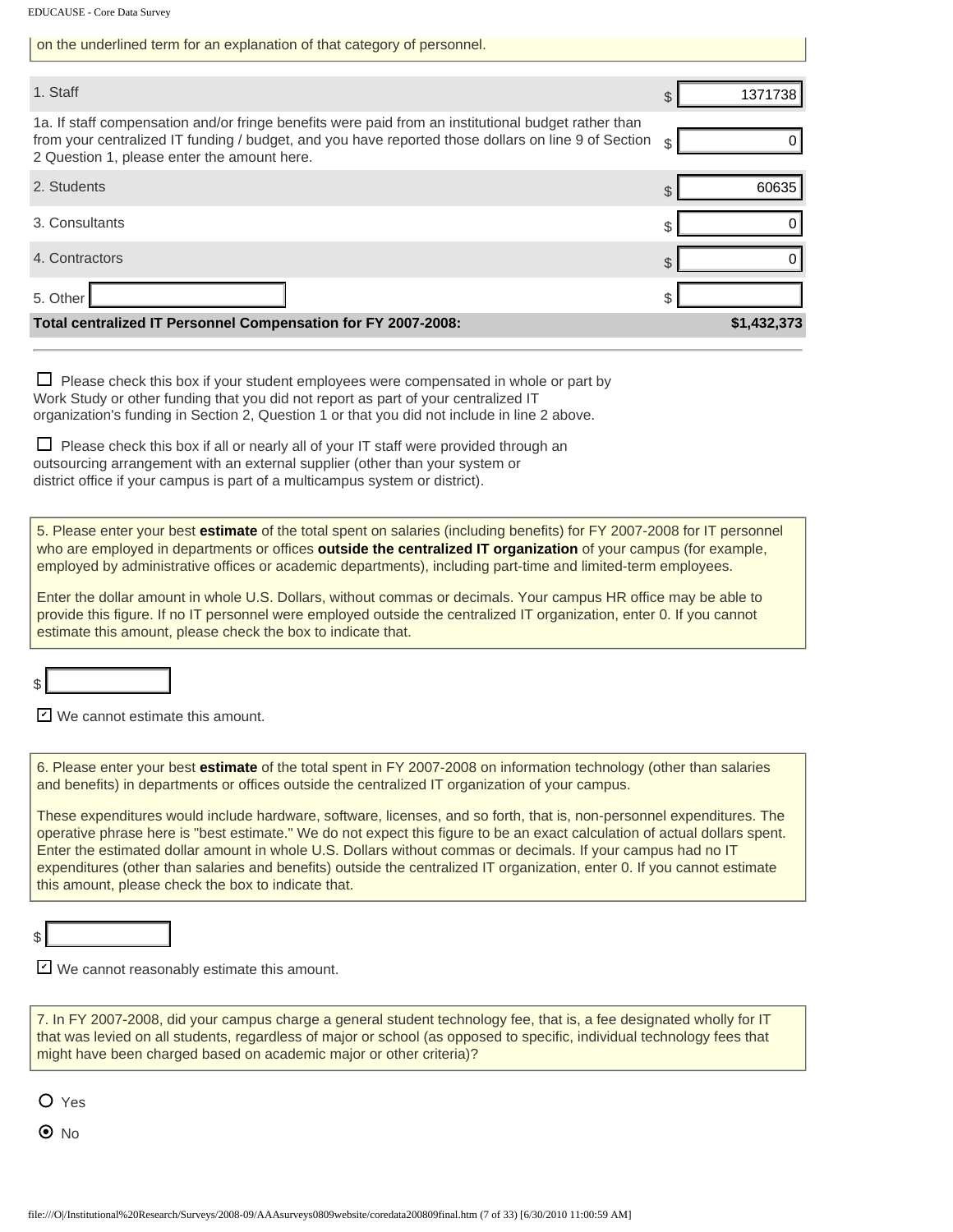#### **If you answered yes to the question above, please answer the following four questions...**

On what basis was the fee charged and what was the amount of the fee per FTE student? (Select only one and enter the amount in U.S. dollars. NOTE that decimals **are** permitted here.)

| <b>Basis for charge:</b>   | Amount of fee: |
|----------------------------|----------------|
| O Flat fee per year        | S              |
| O Flat fee per semester    | S              |
| O Flat fee per quarter     | \$             |
| O Flat fee per credit hour | \$             |
| O Percentage of tuition    | $\frac{0}{6}$  |
| Other                      |                |
|                            |                |

What were the total dollars generated by this fee? (Enter amount in whole U.S. dollars without commas or decimals.)

 $\mathbb{S}$ 

Who determined how these dollars were spent? (Check all that apply)

| $\Box$ Students              |
|------------------------------|
| $\Box$ IT administration     |
| $\Box$ Campus committee      |
| $\Box$ Senior administration |

- $\Box$  State agency
- $\square$  System or district office in a multicampus system or district
- $\Box$  Funds are earmarked or restricted by policy

**Other** 

8. Do students pay a separate fee for residence-hall network connections at your campus?

O Yes

- $\odot$  No
- There are no residence-hall network connections
- O There are no residence halls

9. **Estimate** how many computers your campus owns or leases. (Enter a whole number.)

10. What is the planned replacement cycle for the computers owned or leased by your campus? file:///O|/Institutional%20Research/Surveys/2008-09/AAAsurveys0809website/coredata200809final.htm (8 of 33) [6/30/2010 11:00:59 AM]

Less than every three years

computers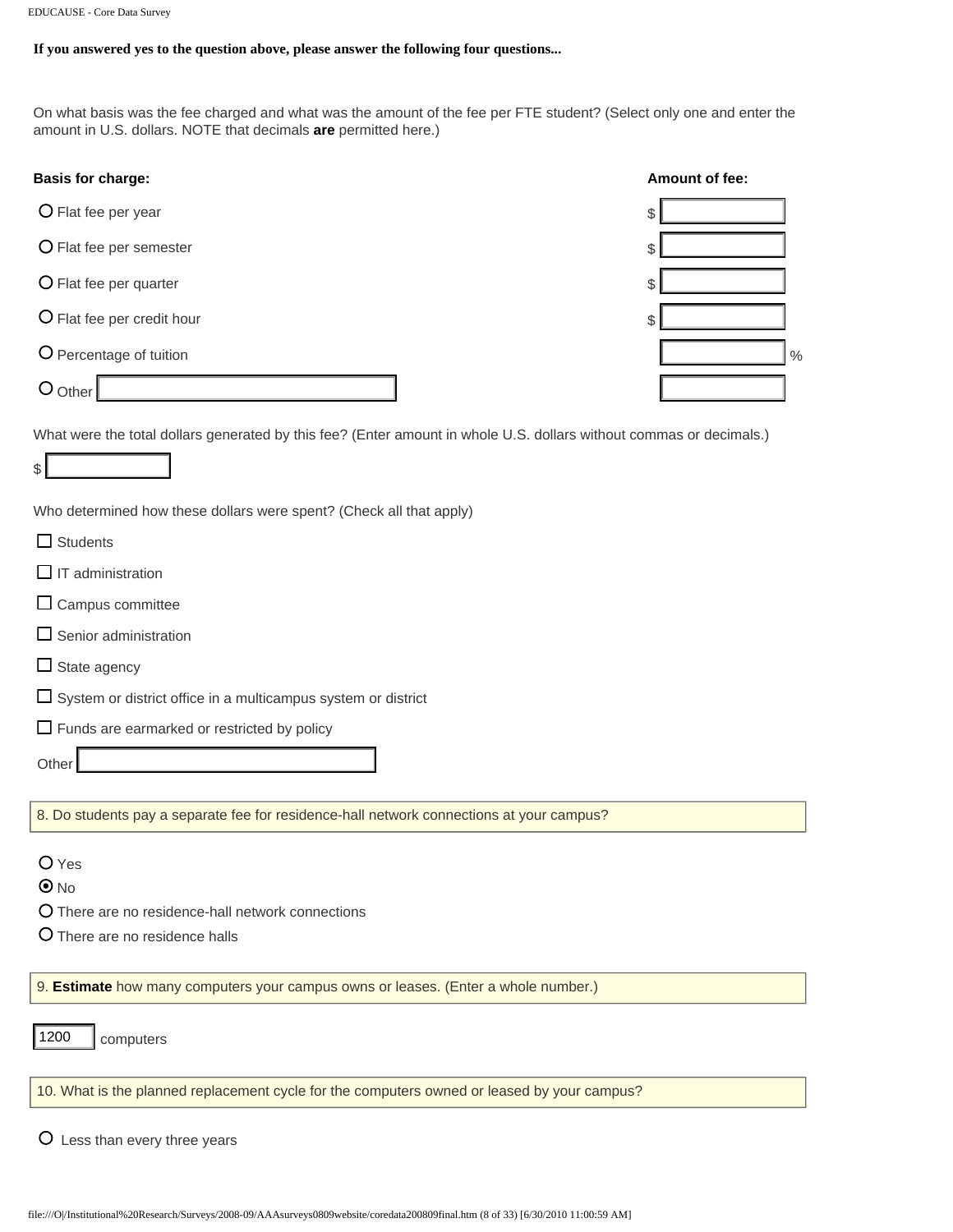- O Three years
- O Between three and four years
- Four years
- O More than every four years
- We have different replacement cycles for different types of computers.
- We have no formal replacement plan.

11. What percent of the computers owned or leased by your campus are on a replacement cycle for which dollars are funded in the budget? (Enter percentages as whole numbers, e.g., 70% would be entered as 70.)

 $\frac{0}{0}$ 

12. What percent of the computers owned or leased by your campus were replaced in FY 2007-2008? (Enter percentages as whole numbers, e.g., 70% would be entered as 70. NOTE that replacement refers to replacing with new computers rather than repurposing machines.) **Fig. 1980**<br> **Fig. What percent of the computers covered or lessed by your campus were replaced in FY 2002<br>
percentage as whole numbers, e.g., 70% would be entered as 70. NOTE that replacement to<br>
computers atheir than rep** 

 $\frac{0}{0}$ 

| 13. Regardless of how your campus network is financed, does the current funding model include renewal of the capital |  |
|----------------------------------------------------------------------------------------------------------------------|--|
| plant including wiring, electronics, and so forth?                                                                   |  |

O Yes

 $O$  No

14. Please indicate which of the following internal information technology services are covered by written service level agreements between the centralized IT organization and departments. (Check all that apply.)

- $\Box$  Academic and/or research support
- $\Box$  Administrative / enterprise information systems support

 $\square$  Computer and network security

- $\Box$  Data center services
- $\square$  Desktop services / user support services / help desk
- $\Box$  Instructional technology support
- $\Box$  Multimedia services
- $\Box$  Network services
- $\Box$  Print services
- $\Box$  Telephone services
- $\square$  Training

 $\Box$  Web support services

**Other** 

 $\triangleright$  None of the above — we have no written service level agreements.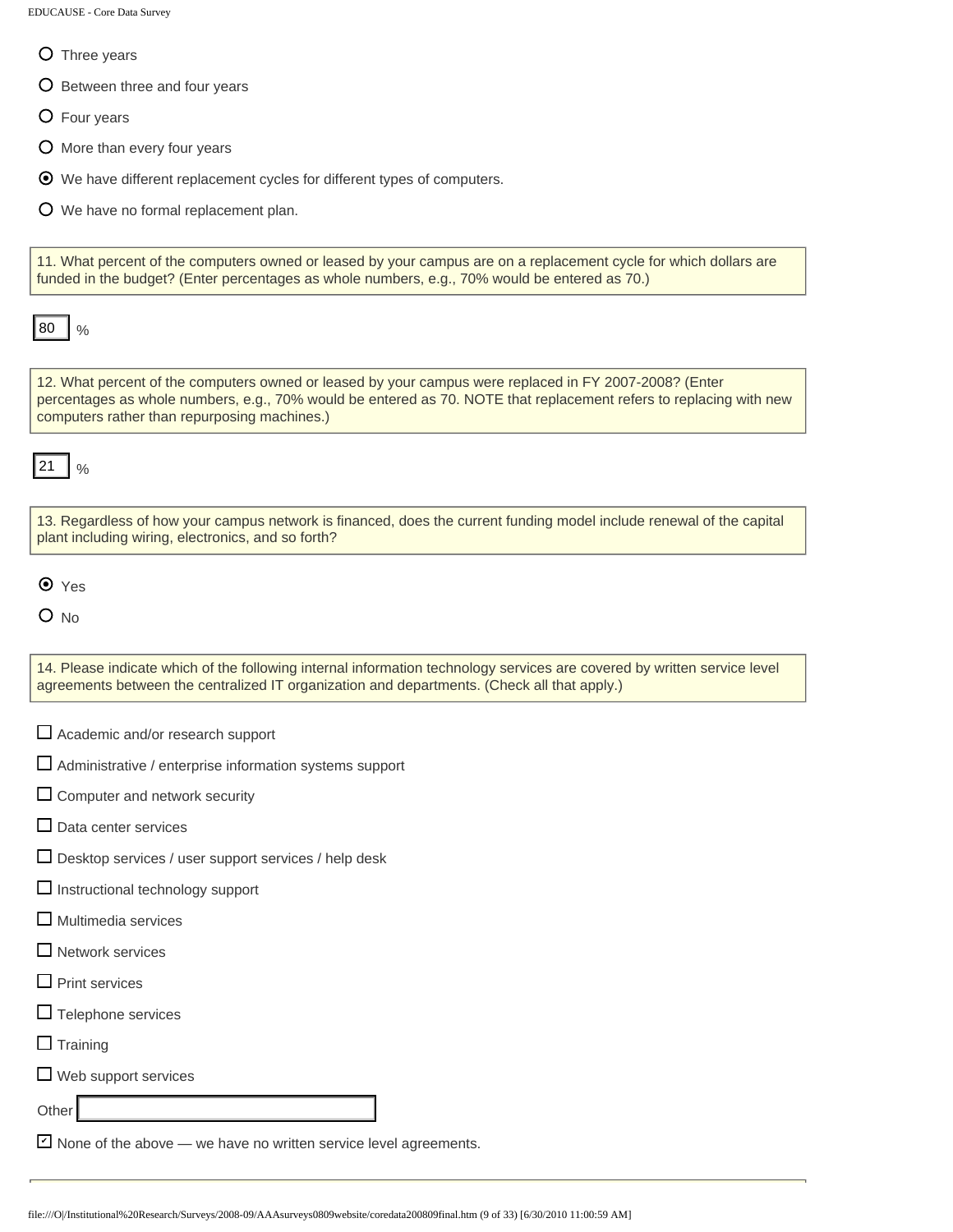15. Please indicate which if any of the following are run either partially or entirely by an external supplier (that is, a nonaffiliated entity such as a vendor or other organization) with whom your campus has contracted through an outsource or ASP arrangement. (NOTE that if your campus is part of a multicampus system or district, the district or system office should not be considered an external supplier.)

|  | $\Box$ Administrative system(s) — transaction systems operation (e.g., payroll, grants, admissions, etc.) |  |  |  |  |
|--|-----------------------------------------------------------------------------------------------------------|--|--|--|--|
|--|-----------------------------------------------------------------------------------------------------------|--|--|--|--|

- $\Box$  Administrative systems  $-$  application development
- $\Box$  Administrative systems  $-$  project management for implementations
- $\Box$  All or nearly all centralized IT staff and services
- $\Box$  CIO / top IT administrator
- $\Box$  Computer and network security
- $\square$  Computer operations
- $\square$  Data center
- $\Box$  Desktop computer installation, maintenance, and/or repair services
- $\Box$  Distance education
- $\Box$  Help desk
- $\Box$  Instructional / course management system
- $\Box$  Multimedia services
- Network services on campus
- $\Box$  Portal
- $\square$  Print services
- $\Box$  Remote access to network services
- $\Box$  Resnet (student residential networks)
- $\Box$  Telephone services
- $\Box$  User support services
- $\Box$  Web development and/or hosting

#### Other alumni web portal

 $\Box$  None of the above — we do not outsource or use ASPs.

16. Enter in the box below the total number of *headcount employees* (including faculty) that your campus last reported to IPEDS. Your Institutional Research Office should be able to provide you with this number.

NOTE that this question is included in the EDUCAUSE Core Data Service survey by an agreement with the leaders of the COSTS Project, whose survey was merged with the CDS survey in 2006. Any campus that has participated in the COSTS Project and any campus that is a member of the Consortium of Liberal Arts Colleges (CLAC) will need to complete this question in order for benchmarks that have been available through the COSTS Project to continue to be available through the CDS interactive database service. Other **alumni web portal**<br>
16. **Enter in the box below the total number of** *headcount employees* **(including faculty) that you<br>
to IPEDS. Your Institutional Research Office should be able to provide you with this number.<br>** 

This question is optional for other survey respondents, so you may elect not to provide this information. If that is the case, please check the box below to indicate this. **NOTE** that if you do provide this number, your data will be included in the related benchmark ratios in the CDS interactive database service.



 $\Box$  We have elected not to provide this number.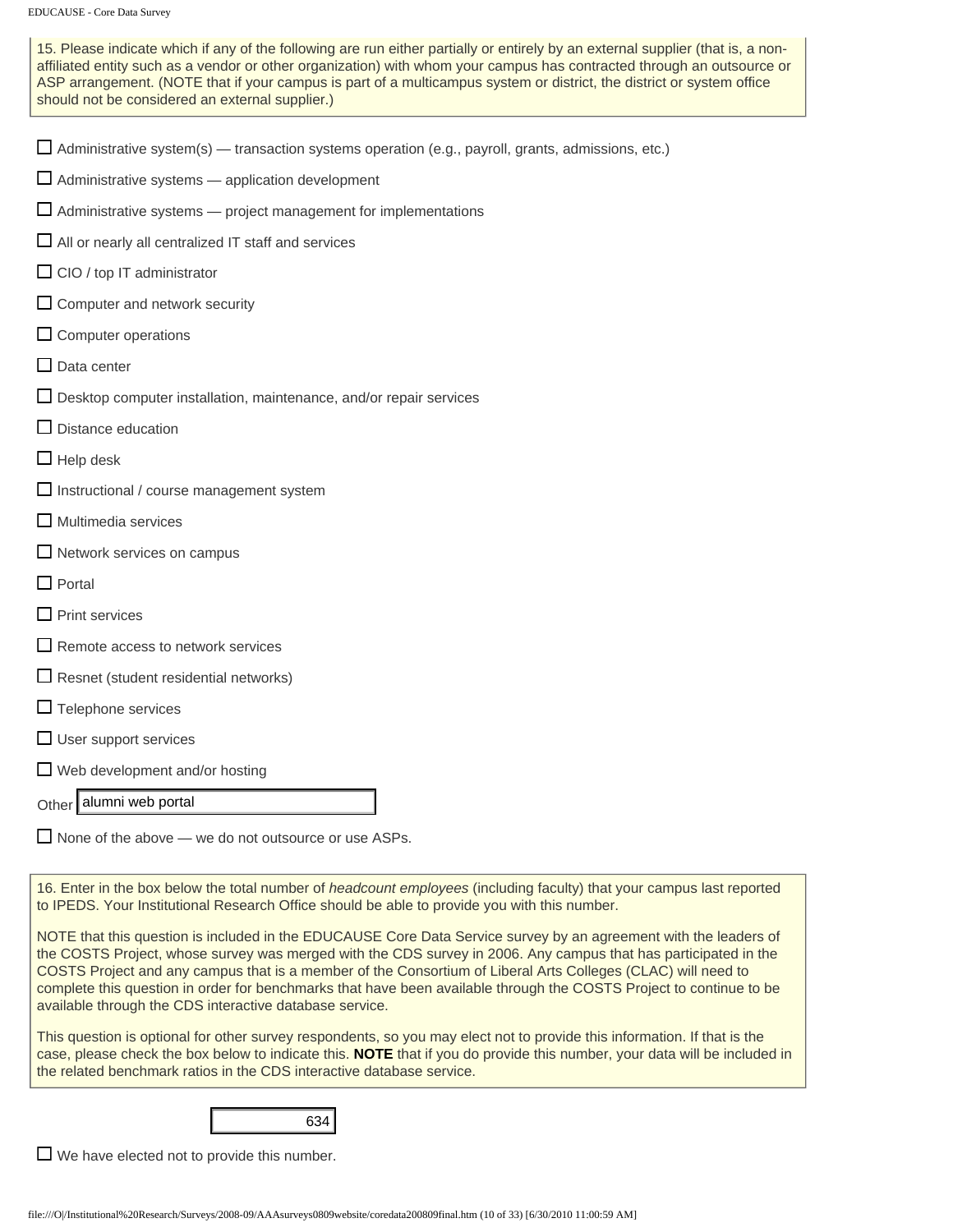17. Enter in the box below *total campus expenses* (not including financial aid expenses) last reported to IPEDS. Enter a whole number, without commas or decimals, in U.S. dollars. This number comes from the audited financial statement for your institution and should be available from your campus business office.

NOTE that this question is included in the EDUCAUSE Core Data Service survey by an agreement with the leaders of the COSTS Project, whose survey was merged with the CDS survey in 2006. Any campus that has participated in the COSTS Project and any campus that is a member of the Consortium of Liberal Arts Colleges (CLAC) will need to complete this question in order for benchmarks that have been available through the COSTS Project to continue to be available through the CDS interactive database service.

This question is optional for other survey respondents, so you may elect not to provide this information. If that is the case, please check the box below to indicate this. **NOTE** that if you do provide this number, your data will be included in the related benchmark ratios in the CDS interactive database service.

\$

 $\Box$  We have elected not to provide this number.

If you have elected to provide total campus expenses (net financial aid) in the box above, please check below which accounting standards are followed by your campus. Again, your business office should be able to provide this information.

- GASB (Governmental Accounting Standards Board)
- FASB (Financial Accounting Standards Board)

#### **Faculty and Student Computing**

1. How many hours a week does the public help desk service provided by your centralized IT organization operate during the academic year? (Enter a whole number, e.g., 24 x 7 support would be entered as 168, 24 x 5 support would be entered as 120, and so forth. NOTE that this number cannot exceed 168.)

| ×<br>۰, |
|---------|
|---------|

 $\Box$  We do not have a public help desk.

hours

2. **Estimate** what percent of undergraduate students at your institution use their own personal computers on campus. (NOTE that this includes students using computers they already owned before enrolling that they brought with them or using computers that your campus has provided or leased to them or required them to purchase after enrollment. **If your campus does not have resident students, please do not include computers that students use at home for which your staff are not responsible for support.** Enter the percentage as a whole number, e.g., 70% would be entered as 70.) **EXAMPER CONTROL**<br>
If you have elected to provide total campus expenses (net financial aid) in the box above, please<br>
accounting standable are followed by your campus. Again, your business office should be able<br>
O GASB (Gr

 $\frac{0}{0}$ 

3. Check the one statement below that best describes the student computer policy of your campus.

- $\bigcap$  All students are provided a personal computer.
- $\bigcap$  Students in general are required to purchase/lease a personal computer.
- Students in some departments or majors are required to purchase/lease a personal computer.
- $\bigcap$  Personal computer purchase/lease is recommended but not required for all students.
- Personal computer purchase/lease is recommended but not required for students in some departments or majors.
- There are no requirements or recommendations regarding personal computer purchase or lease.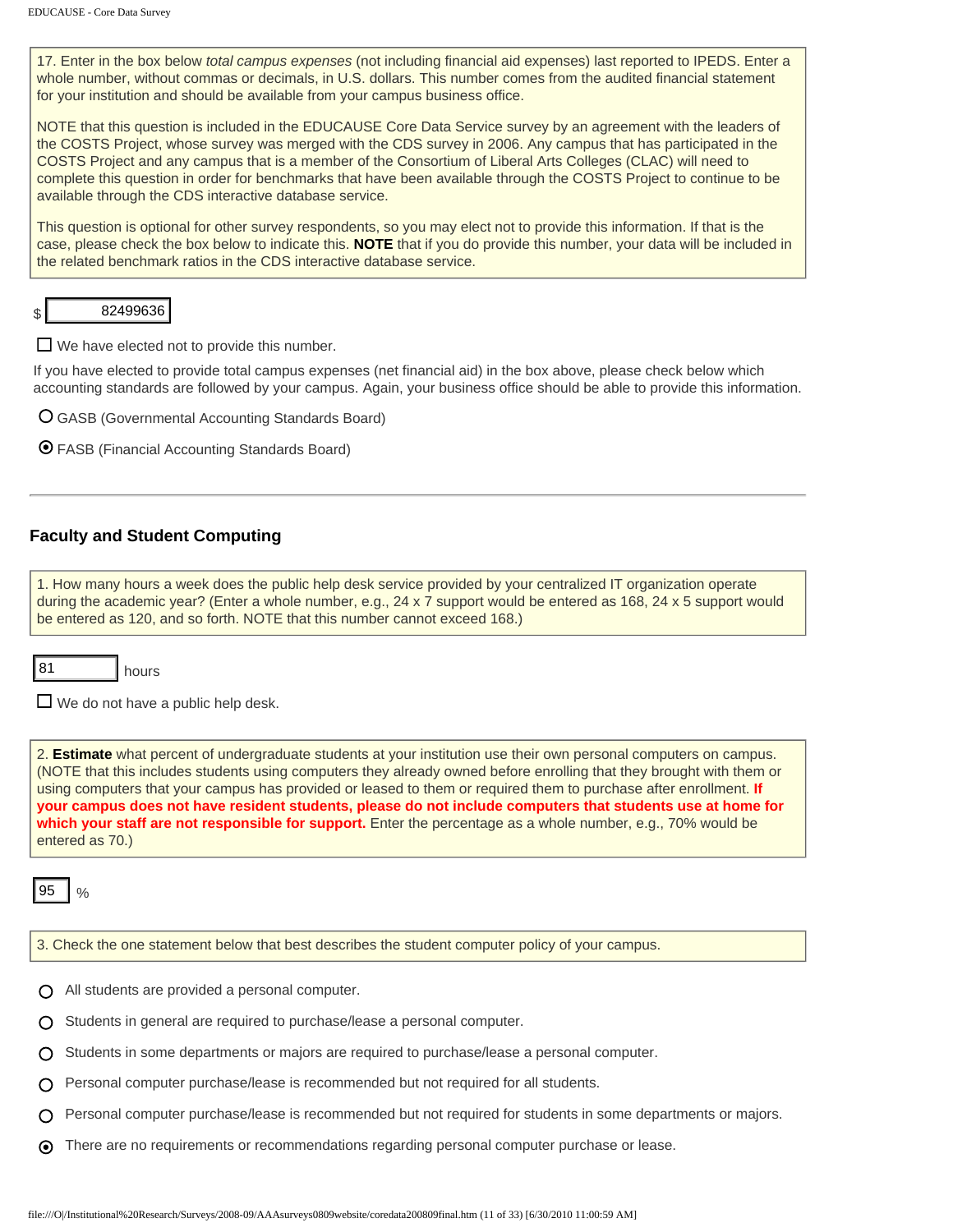$\circ$  Other

4. Does your campus offer high-speed network connections to students in residence halls?

**⊙**Yes

O<sub>No</sub>

There are no residence halls

#### **If you answered yes to the question above, please answer the following two questions...**

Which is the most prevalent speed offered?

O 10 mbps

- O 10-11 mbps
- **⊙** 10/100 mbps
- $O$  100 mbps

 $O > 100$  mbps

What is the most prevalent technology? (Select only one.)

Ethernet

Cable Modem

**O** DSL

- Wireless
- O Other

5. Please select the statement below that best describes your campus with regard to providing students a campusnegotiated service to access online music and/or movie services.

We are already offering such a service.

We are planning to offer such a service.

We are considering offering such a service.

We have no plans to offer such a service.

6. Does your campus issue an e-mail account to each student for the purpose of receiving official communications?

**⊙** Yes

 $O$  No

7. Because students arrive with e-mail addresses of their own, some campuses have stopped providing universal student e-mail. Please select the one statement below that best describes your practice.

We have never offered universal student e-mail.

We offer universal student e-mail and have no plans to discontinue this service.

We offer universal student e-mail but are seriously considering discontinuing this service.

We have already stopped offering universal student e-mail.

8. Please check all the statements below that describe your campus' support for faculty in the use of technology in teaching and learning.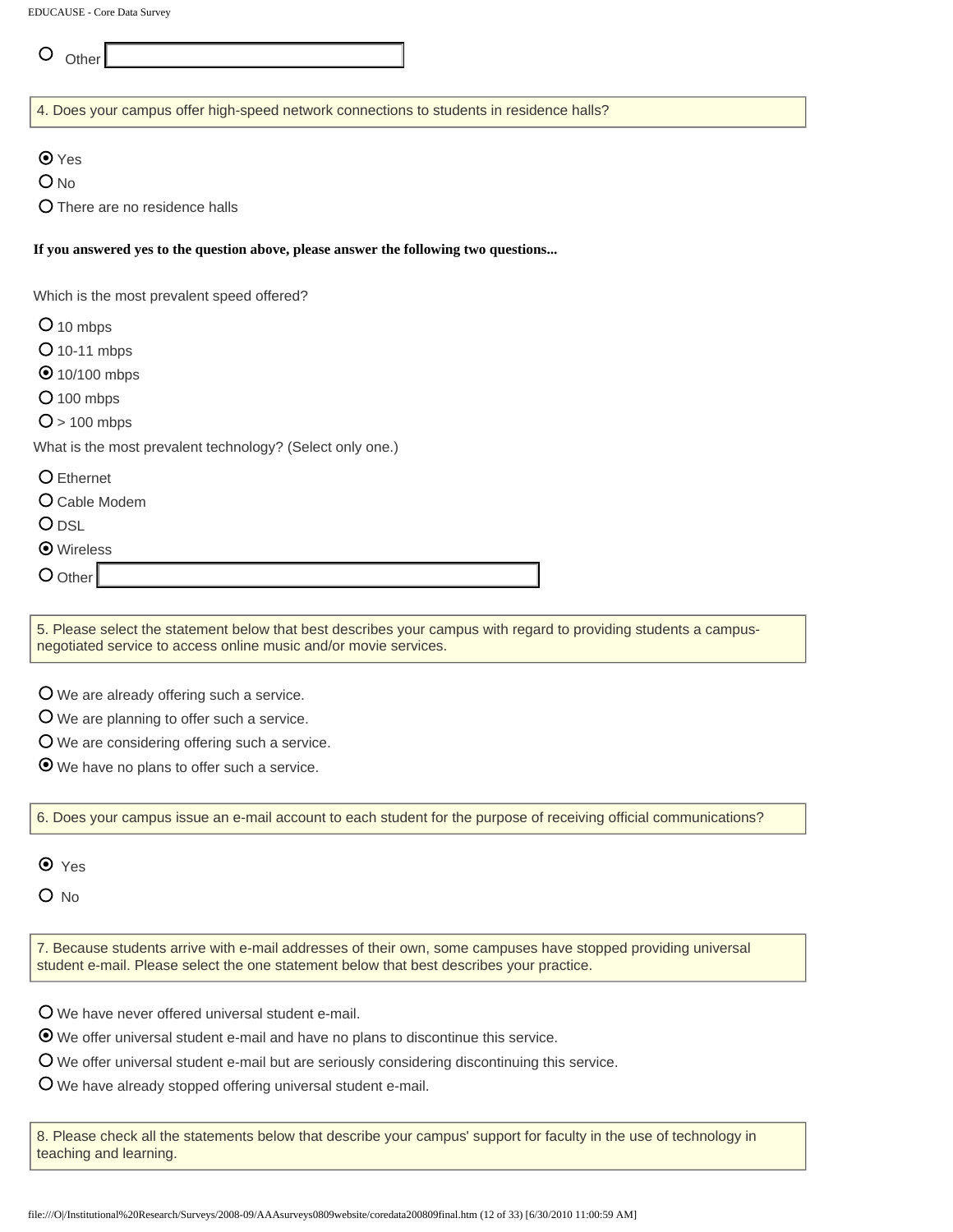|                 | <b>EDUCAUSE - Core Data Survey</b>                                                                                                                                                                     |
|-----------------|--------------------------------------------------------------------------------------------------------------------------------------------------------------------------------------------------------|
|                 |                                                                                                                                                                                                        |
|                 | We have a designated instructional technology center available to all campus faculty.                                                                                                                  |
|                 | Our campus faculty teaching / excellence center works closely with IT and has a strong emphasis on technology.                                                                                         |
| П               | We have instructional designers available to work with instructional technologists to help faculty develop courses<br>that use technology.                                                             |
| I۷              | We employ instructional technologists who are discipline specialists to work in academic departments.                                                                                                  |
| I۷              | We provide student technology assistants who help faculty use technology.                                                                                                                              |
|                 | We offer intensive support for faculty who are heavy users of technology in teaching.                                                                                                                  |
| $ \mathcal{V} $ | We offer faculty training in scheduled seminars.                                                                                                                                                       |
| I۷              | We offer faculty training upon request.                                                                                                                                                                |
| ☑               | We offer activities and opportunities for faculty who use technology in innovative ways to share their experiences (e.<br>g., technology fairs, brown bags, etc.).                                     |
| $\mathsf{L}$    | We offer special grants or awards to faculty to support innovative use of technology in teaching and learning.                                                                                         |
| Other           |                                                                                                                                                                                                        |
|                 |                                                                                                                                                                                                        |
|                 | If you checked either one or both of the first two options above, please estimate what percent of the faculty are<br>using the center(s). Enter the estimate as a whole number without a percent sign. |
|                 | $\frac{0}{0}$                                                                                                                                                                                          |
|                 |                                                                                                                                                                                                        |
|                 | 9. Please check the one statement that most accurately describes your campus's practice regarding course<br>management systems.                                                                        |
|                 |                                                                                                                                                                                                        |
|                 | O We have not deployed a course management system and do not plan to.<br>O We are planning to deploy one or more course management systems.                                                            |
|                 | $\overline{O}$ We are currently reviewing options, considering deploying a course management system or changing our current                                                                            |
|                 | course management system approach.                                                                                                                                                                     |
|                 | $O$ We support a single commercial-product course management system.                                                                                                                                   |
|                 | O We support more than one commercial-product course management system.                                                                                                                                |
|                 | O We support a single homegrown course management system.                                                                                                                                              |
|                 | O We support more than one homegrown course management system.                                                                                                                                         |
|                 | ⊙ We support a single open source course management system or a commercial product based on open source.                                                                                               |
|                 | O We support more than one open source course management system or commercial product based on open source.                                                                                            |
|                 | $\overline{O}$ We employ a hybrid approach (support a combination of homegrown, open source, and/or commercial course                                                                                  |
|                 | management systems).<br>$O$ Other                                                                                                                                                                      |
|                 |                                                                                                                                                                                                        |
|                 | If you checked that you currently support one or more course management systems, please select the statement that most<br>accurately describes faculty use of the system(s) at your campus:            |
|                 | $O$ Our course management system(s) is (are) ubiquitous, employed for all or nearly all courses.                                                                                                       |
|                 | $\odot$ Our course management system(s) is (are) used selectively by faculty.                                                                                                                          |
|                 |                                                                                                                                                                                                        |
|                 | 10. Please indicate the status at your campus of the following learning technologies or practices, whether at the campus                                                                               |

| or individual departmental level. |                 |                           |                    |             |
|-----------------------------------|-----------------|---------------------------|--------------------|-------------|
| <b>Technology or Practice</b>     | <b>Deployed</b> | <b>Experimenting with</b> | <b>Considering</b> | Not planned |
| <b>Blogs</b>                      |                 |                           |                    |             |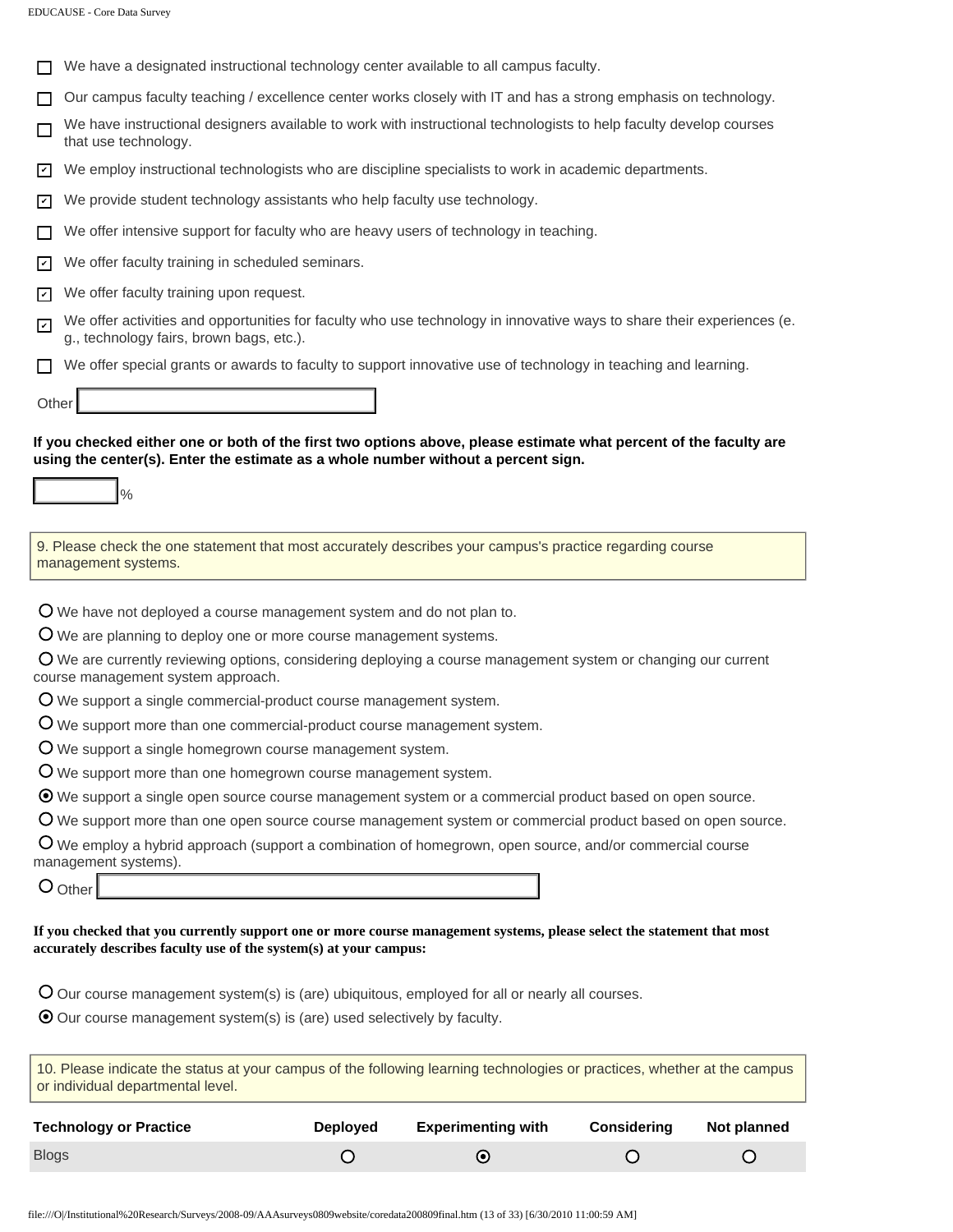| E-learning                       |                      |                      | $\odot$ |
|----------------------------------|----------------------|----------------------|---------|
| E-portfolios                     |                      |                      | $\odot$ |
| Hybrid courses                   | O                    | $\odot$              |         |
| Information literacy requirement | $\left( \right)$     | $\boldsymbol{\odot}$ |         |
| Interactive learning             | $\odot$              |                      |         |
| Learning objects                 | ∩                    |                      | $\odot$ |
| Wikis                            | $\boldsymbol{\odot}$ |                      |         |

11. Please indicate the percent of campus classrooms that are centrally scheduled that are permanently equipped with the technologies listed. (Enter percentages as whole numbers, e.g., 70% would be entered as 70. If a technology is not applicable, enter 0.)

| Wired Internet connections                                                                                                                                  | 98<br>$\frac{0}{0}$  |
|-------------------------------------------------------------------------------------------------------------------------------------------------------------|----------------------|
| Wireless Internet connectivity                                                                                                                              | 100<br>$\frac{0}{0}$ |
| LCD projectors                                                                                                                                              | 98<br>$\frac{0}{0}$  |
| Computers                                                                                                                                                   | 98<br>$\frac{0}{0}$  |
| <b>Televisions</b>                                                                                                                                          | 10<br>$\frac{0}{0}$  |
| Smart boards                                                                                                                                                | 8<br>$\frac{0}{0}$   |
| Document projectors / systems / cameras                                                                                                                     | 8<br>$\frac{0}{0}$   |
| Clickers (personal response systems)                                                                                                                        | 0<br>$\frac{0}{0}$   |
| Other technology                                                                                                                                            | $\frac{0}{0}$        |
|                                                                                                                                                             |                      |
| <b>Networking and Security</b><br>1. What is the total bandwidth available (capacity in megabits, e.g., a T1 would be entered as 1.5) from your campus? (If |                      |
| no bandwidth, enter 0.)                                                                                                                                     |                      |
| to the commodity internet<br>  200<br>Mbps (megabits per second)                                                                                            |                      |
| to high-performance networks such as Abilene                                                                                                                |                      |
| 10<br>Mbps (megabits per second)                                                                                                                            |                      |
| 2. Please check all statements that apply regarding tracking or shaping bandwidth utilization on your campus Internet<br>connection.                        |                      |
| $\Box$ We do not track or shape bandwidth utilization.                                                                                                      |                      |
| $\Box$ We track utilization.                                                                                                                                |                      |
| $\Box$ We shape by time of day.                                                                                                                             |                      |
| V We shape by location on campus (for example, residence halls).                                                                                            |                      |
| file:///O /Institutional%20Research/Surveys/2008-09/AAAsurveys0809website/coredata200809final.htm (14 of 33) [6/30/2010 11:00:59 AM]                        |                      |

#### **Networking and Security**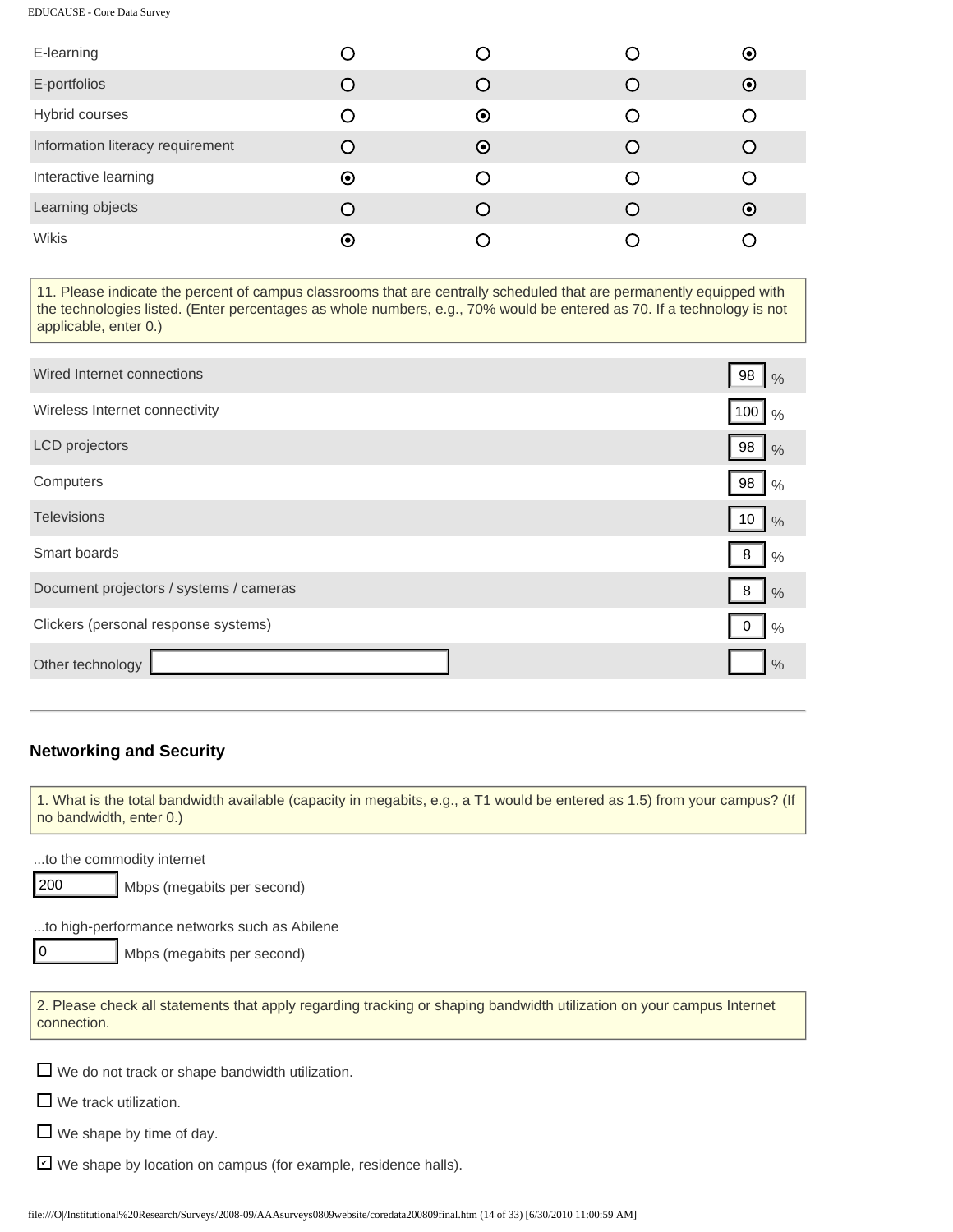⊻ We shape by type of traffic (e.g., P2P file sharing).

We shape by direction (inbound versus outbound). ✔

**Other** 

3. Please check the way(s) in which remote access is provided at your institution for the following campus constituents. (Check all that apply. If you have no modem pool lines, leave the "Total Number of Lines" box empty and check "Not Provided.")

|                                            | Total<br>Number of<br>Lines | For<br><b>Faculty</b> | <b>For Students</b> | For<br><b>Staff</b>     | <b>For</b><br><b>Alumni</b> | <b>Not Provided</b>      |
|--------------------------------------------|-----------------------------|-----------------------|---------------------|-------------------------|-----------------------------|--------------------------|
| Modem pool                                 |                             |                       |                     | 囜                       | П                           | □                        |
| Outsourced modem pool                      |                             |                       |                     | $\mathsf{L}$            | $\Box$                      | $\overline{\phantom{0}}$ |
| Institutionally arranged discount with ISP |                             |                       | $\mathbf{I}$        | $\Box$                  | $\Box$                      | ☑                        |
| Subsidized ISP accounts                    |                             |                       |                     | ☑                       | $\Box$                      | $\Box$                   |
| State academic network                     |                             |                       | П                   | ப                       | П                           | ☑                        |
| Virtual Private Network (VPN)              |                             | ाग                    | ☑                   | $\overline{\mathbf{v}}$ | П                           | П                        |
| Regional academic network                  |                             | ☑                     | ☑                   | ☑                       | П                           | □                        |
| Other                                      |                             |                       |                     |                         |                             |                          |

4. Please indicate the percentage of the following areas that have wireless access at your campus.

| Area                            | <b>Not</b><br>Applicable | 0%         | 1-25%      | 26-50%  | 51-75%     | 76-100% |                  |
|---------------------------------|--------------------------|------------|------------|---------|------------|---------|------------------|
| Classrooms                      | $\circ$                  | $\bigcirc$ | $\circ$    | $\circ$ | $\circ$    | $\odot$ |                  |
| <b>Public Labs</b>              | O                        | O          | O          | O       | $\circ$    | $\odot$ |                  |
| Library                         | $\circ$                  | $\bigcirc$ | $\circ$    | $\circ$ | $\circ$    | $\odot$ |                  |
| <b>Residence Halls</b>          | O                        | $\Omega$   | $\circ$    | O       | $\circ$    | $\odot$ |                  |
| <b>Student Union</b>            | $\odot$                  | $\bigcirc$ | $\circ$    | $\circ$ | $\circ$    | $\circ$ |                  |
| <b>Research Facilities</b>      | $\circ$                  | $\circ$    | $\circ$    | $\circ$ | O          | $\odot$ |                  |
| <b>Administration Buildings</b> | $\circ$                  | $\bigcirc$ | $\circ$    | $\circ$ | $\Omega$   | $\odot$ |                  |
| Open Spaces                     | O                        | $\circ$    | $\circ$    | $\odot$ | $\circ$    | $\circ$ |                  |
| Other Area                      | $\circ$                  | ∩          | $\bigcirc$ | O       | $\bigcirc$ | ∩       | <b>Clear Row</b> |

5. From how many campus sites (not counting individual desktops) can an interactive videoconference be initiated? (NOTE that this question relates to designated sites that are set up with permanent equipment for conducting interactive videoconferencing. Enter a whole number. If you have no such sites, enter 0.)

sites

1

6. **Estimate** the percentage of personal computers owned or leased by your campus that can deploy videoconferencing from the desktop. Enter the percentage as a whole number, e.g., 20% would be entered as 20. If you have no desktop computers with this capability, enter 0.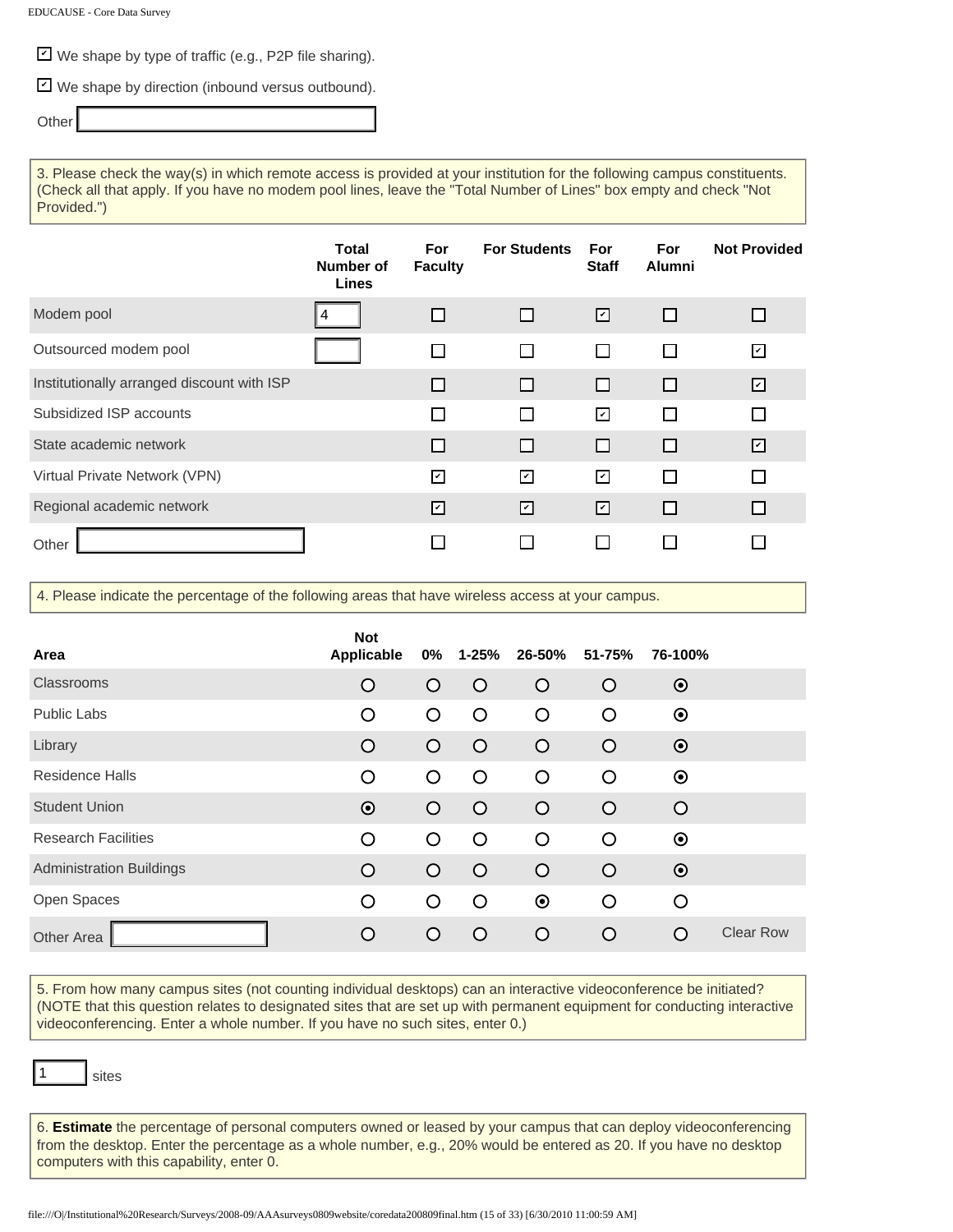| 7. Please indicate the status at your campus of the following technologies, whether campuswide or in individual<br>departments.                                                                                                                                                                                                                                            |                      |                      |                      |                      |             |
|----------------------------------------------------------------------------------------------------------------------------------------------------------------------------------------------------------------------------------------------------------------------------------------------------------------------------------------------------------------------------|----------------------|----------------------|----------------------|----------------------|-------------|
| <b>Technology</b>                                                                                                                                                                                                                                                                                                                                                          | <b>Deployed</b>      | <b>Piloting</b>      | In progress          | <b>Considering</b>   | Not planned |
| Antispam tools                                                                                                                                                                                                                                                                                                                                                             | $\odot$              | O                    | O                    | O                    | O           |
| Antispyware software                                                                                                                                                                                                                                                                                                                                                       | O                    | O                    | $\boldsymbol{\odot}$ | O                    | O           |
| Antivirus software                                                                                                                                                                                                                                                                                                                                                         | $\odot$              | O                    | $\circ$              | O                    | O           |
| <b>IPTV</b>                                                                                                                                                                                                                                                                                                                                                                | O                    | O                    | O                    | O                    | $\odot$     |
| Personal firewall software                                                                                                                                                                                                                                                                                                                                                 | $\odot$              | O                    | O                    | O                    | O           |
| Video over IP                                                                                                                                                                                                                                                                                                                                                              | O                    | O                    | O                    | $\odot$              | O           |
| Voice over IP                                                                                                                                                                                                                                                                                                                                                              | O                    | O                    | O                    | O                    | $\odot$     |
| <b>Web Services</b>                                                                                                                                                                                                                                                                                                                                                        | $\boldsymbol{\odot}$ | O                    | O                    | O                    | O           |
| Wireless security technologies                                                                                                                                                                                                                                                                                                                                             | $\odot$              | O                    | O                    | O                    | O           |
| Emergency notification system                                                                                                                                                                                                                                                                                                                                              | $\odot$              | O                    | O                    | O                    | O           |
| 8. Please indicate the status at your campus of the following identity management technologies.                                                                                                                                                                                                                                                                            |                      |                      |                      |                      |             |
| <b>Technology</b>                                                                                                                                                                                                                                                                                                                                                          | <b>Deployed</b>      | <b>Piloting</b>      | In progress          | <b>Considering</b>   | Not planned |
| <b>Biometrics</b>                                                                                                                                                                                                                                                                                                                                                          | O                    | O                    | O                    | $\odot$              | O           |
|                                                                                                                                                                                                                                                                                                                                                                            | O                    |                      | O                    | O                    | $\odot$     |
|                                                                                                                                                                                                                                                                                                                                                                            |                      | O                    |                      |                      |             |
|                                                                                                                                                                                                                                                                                                                                                                            | $\odot$              | O                    | O                    | O                    | O           |
| <b>PKI</b>                                                                                                                                                                                                                                                                                                                                                                 | O                    | O                    | O                    | $\boldsymbol{\odot}$ | O           |
|                                                                                                                                                                                                                                                                                                                                                                            | $\boldsymbol{\odot}$ | O                    | O                    | O                    | O           |
| <b>Tokens</b>                                                                                                                                                                                                                                                                                                                                                              | O                    | O                    | O                    | $\boldsymbol{\odot}$ | O           |
| Electronic signatures<br>Enterprise directory<br>Smart cards<br>Two-factor authentication                                                                                                                                                                                                                                                                                  | O                    | $\boldsymbol{\odot}$ | O                    | O                    | O           |
| 9. Please check the statement that most accurately describes the status of end-user authentication for network (wired<br>and wireless) access on your campus.                                                                                                                                                                                                              |                      |                      |                      |                      |             |
| $\overline{O}$ We currently require end-user authentication for all network access.<br>$\odot$ We are in the process of implementing an end-user authentication requirement for all network access.<br>O We are planning to require end-user authentication for all network access.<br>O We are considering an end-user authentication requirement for all network access. |                      |                      |                      |                      |             |
| O We have no plans for requiring end-user authentication for all network access.<br>$O_{Other}$                                                                                                                                                                                                                                                                            |                      |                      |                      |                      |             |

| <b>Technology</b>         | <b>Deployed</b> | <b>Piloting</b> | In progress      | <b>Considering</b> | Not planned |
|---------------------------|-----------------|-----------------|------------------|--------------------|-------------|
| <b>Biometrics</b>         | O               | Ω               |                  | $\odot$            | O           |
| Electronic signatures     | O               | O               | $\left($         | O                  | ◉           |
| Enterprise directory      | $\odot$         | ∩               |                  | $\circ$            | $\bigcirc$  |
| <b>PKI</b>                | O               | ◯               | $\left( \right)$ | $\odot$            | O           |
| Smart cards               | $\odot$         | $\subset$       |                  | $\bigcirc$         |             |
| <b>Tokens</b>             | ∩               | ∩               | ∩                | $\odot$            | ∩           |
| Two-factor authentication | $\circ$         | $\odot$         |                  | $\left($ $\right)$ |             |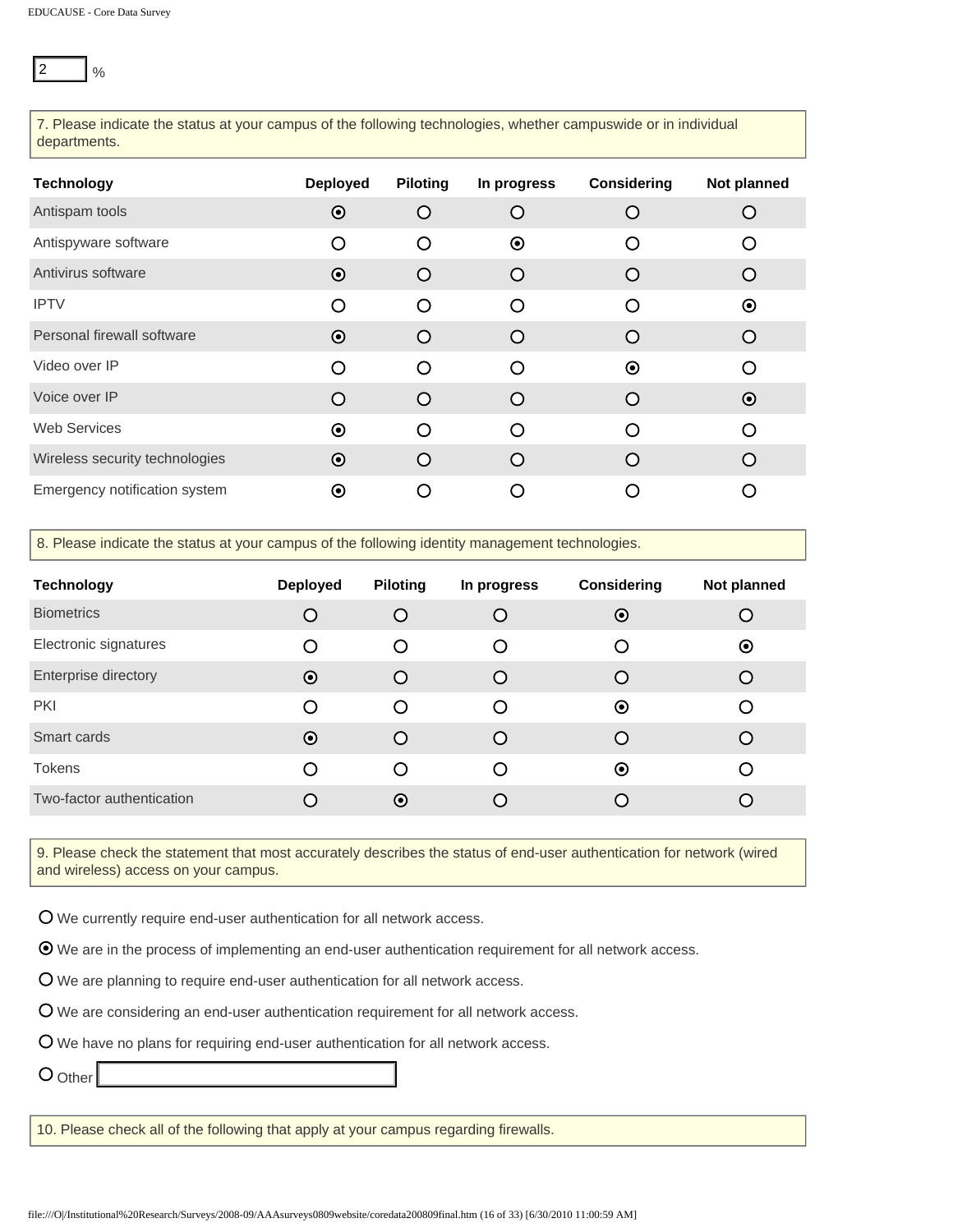| My campus has:                                                                                                                                          |
|---------------------------------------------------------------------------------------------------------------------------------------------------------|
| $\Box$ a firewall at our external Internet connection                                                                                                   |
| Firewalls around certain high-security servers or networks                                                                                              |
| $\Box$ firewalls deployed by or on behalf of individual departments                                                                                     |
| $\Box$ a site license for a personal firewall product                                                                                                   |
| $\Box$ a plan in place to implement one or more firewalls                                                                                               |
| $\Box$ no firewalls                                                                                                                                     |
| Other                                                                                                                                                   |
| 11. Please check all of the following that apply at your campus regarding security-related practices.                                                   |
| We require all of our critical systems to be expeditiously patched or updated.<br>$\checkmark$                                                          |
| We require campus-owned or -leased computers to be expeditiously patched or updated.<br>$\overline{\mathbf{v}}$                                         |
| We require all personally owned computers to be expeditiously patched or updated.<br>$\vert\mathbf{v}\vert$                                             |
| We conduct proactive scans to detect known security exposures in our critical systems.<br>$\vert\mathbf{v}\vert$                                        |
| We conduct proactive scans to detect known security exposures in all campus owned computers connected to our<br>$\blacktriangledown$<br>network.        |
| We conduct proactive scans to detect known security exposures in all personally owned computers connected to<br>$\overline{\mathbf{v}}$<br>our network. |
| Our security system includes an intrusion detection system.<br>☑                                                                                        |
| Other                                                                                                                                                   |
|                                                                                                                                                         |
| 12. Has your campus undertaken an IT security risk assessment?                                                                                          |
| $\bullet$ Yes                                                                                                                                           |
| O No                                                                                                                                                    |
|                                                                                                                                                         |

# **Information Systems**

1. Please complete the following grid regarding the major information systems at your campus.

For campuses within multicampus systems or districts, if an information system is or soon will be provided at the system or district level, please enter the information requested for your campus but also check "provided at system or district level" for that system. If you have not implemented or do not plan to implement a specified system, please check "Not Applicable" for that system and do not check any other boxes for that system. If your campus (or system/district office on behalf of your campus) plans to implement a system in the next three years, check the box for that option. If the system is or will be a commercial product, please enter the name(s) of the vendor(s) and product(s); if open source, please enter "open source" and the product name(s); if developed in house, please enter "homegrown." NOTE that you cannot enter a year in the future for the "year implemented." If the system is in the process of being implemented, enter the year in which the implementation was begun.

| System | Not        |
|--------|------------|
|        | Applicable |
|        |            |

**Year Implemented** (yyyy)

**Enter Vendor and Product Name, Open Source and Product Name, and/or "Homegrown"**

| Will                | <b>Provided at</b> |
|---------------------|--------------------|
| Implement or        | System/            |
| Replace in the      | <b>District</b>    |
| <b>Next 3 Years</b> | Level              |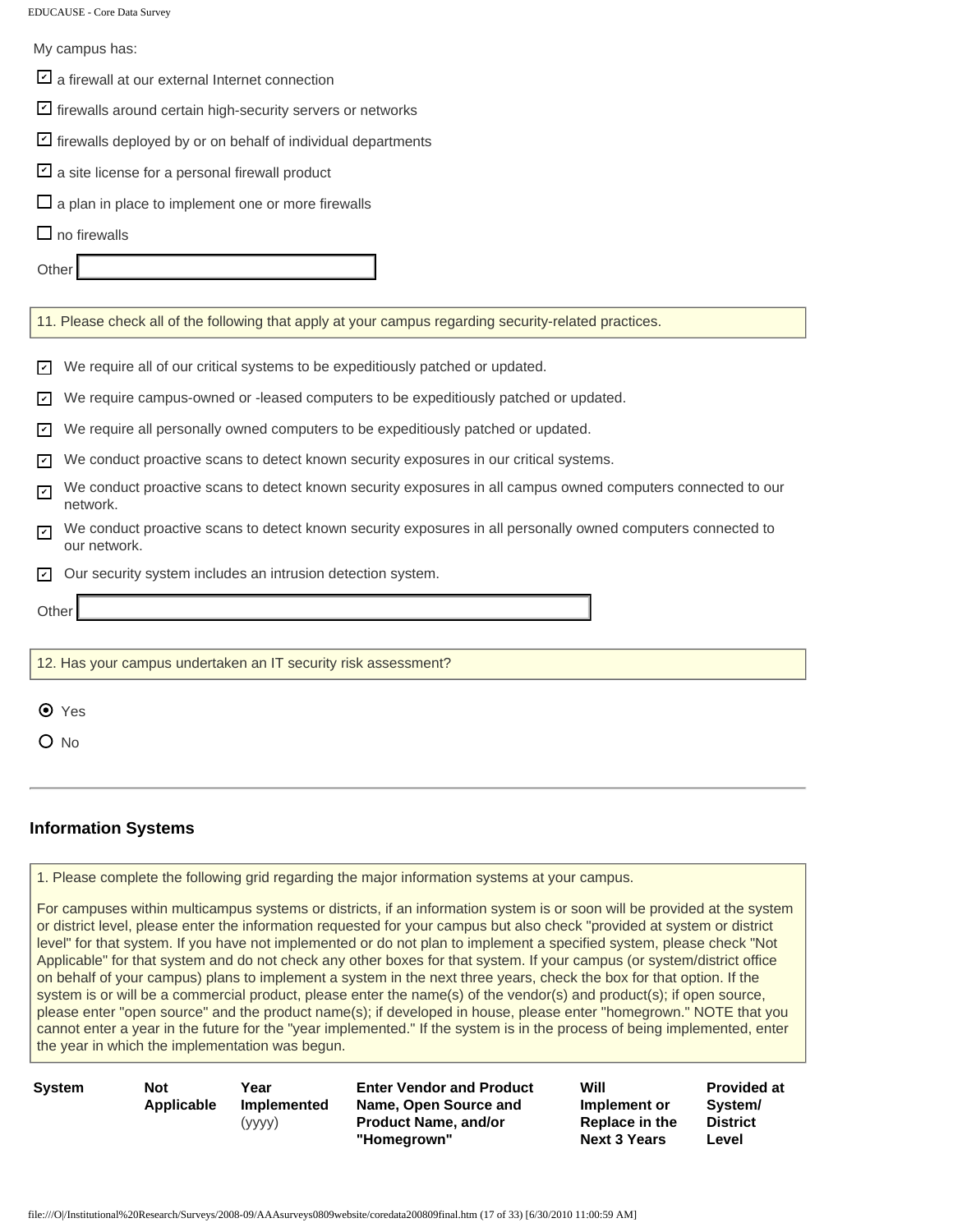| <b>Student</b>                                                             | □      | 1999 | Banner                                                                                                                                                                                                                 | □  | $\Box$ |
|----------------------------------------------------------------------------|--------|------|------------------------------------------------------------------------------------------------------------------------------------------------------------------------------------------------------------------------|----|--------|
| Financial                                                                  | $\Box$ | 2002 | Banner                                                                                                                                                                                                                 |    | □      |
| <b>HR</b>                                                                  | □      | 2001 | Banner                                                                                                                                                                                                                 | □  | □      |
| Development                                                                | $\Box$ | 1998 | Advance                                                                                                                                                                                                                | ΙI | □      |
| Library                                                                    | □      | 1996 | IШ                                                                                                                                                                                                                     | □  | □      |
| Course<br>Management                                                       | $\Box$ | 2006 | Moodle                                                                                                                                                                                                                 | ΙI | $\Box$ |
| Grants<br>Management                                                       | □      | 2002 | Banner                                                                                                                                                                                                                 | □  | □      |
|                                                                            |        |      | 2. Check the strategies below that your campus (or system or district office if information systems are provided at that<br>level) employs for implementing or converting information systems. (Check all that apply.) |    |        |
| Develop systems in house (homegrown)                                       |        |      |                                                                                                                                                                                                                        |    |        |
| $\Box$ Develop systems in partnership with a vendor                        |        |      |                                                                                                                                                                                                                        |    |        |
| $\triangleright$ Purchase a commercial product without customization       |        |      |                                                                                                                                                                                                                        |    |        |
| $\Box$ Purchase a commercial product with customization                    |        |      |                                                                                                                                                                                                                        |    |        |
| $\triangleright$ Use an open source product, with or without customization |        |      |                                                                                                                                                                                                                        |    |        |
| ☑ Buy best-of-breed applications                                           |        |      |                                                                                                                                                                                                                        |    |        |
| $\triangleright$ Buy a package of integrated systems                       |        |      |                                                                                                                                                                                                                        |    |        |
| Enhance legacy systems and provide Web interfaces<br>ш                     |        |      |                                                                                                                                                                                                                        |    |        |
| $\Box$ Outsource administrative systems                                    |        |      |                                                                                                                                                                                                                        |    |        |
| Other                                                                      |        |      |                                                                                                                                                                                                                        |    |        |
|                                                                            |        |      | 3. Do you modify commercial or open source products that you implement?                                                                                                                                                |    |        |
| $\odot$ Yes                                                                |        |      |                                                                                                                                                                                                                        |    |        |
| $O$ No                                                                     |        |      |                                                                                                                                                                                                                        |    |        |
|                                                                            |        |      | If you answered yes, please indicate the usual extent of modification. (Check all that apply.)                                                                                                                         |    |        |
| $\Box$ Underlying code                                                     |        |      |                                                                                                                                                                                                                        |    |        |
| $\Box$ Configuration                                                       |        |      |                                                                                                                                                                                                                        |    |        |
| $\Box$ External modules                                                    |        |      |                                                                                                                                                                                                                        |    |        |
| Other                                                                      |        |      |                                                                                                                                                                                                                        |    |        |
| level) regarding enterprise resource planning (ERP) systems.               |        |      | 4. Please check the appropriate statement for your campus (or system or district office if systems are provided at that                                                                                                |    |        |
|                                                                            |        |      |                                                                                                                                                                                                                        |    |        |
|                                                                            |        |      |                                                                                                                                                                                                                        |    |        |
|                                                                            |        |      | file:///O /Institutional%20Research/Surveys/2008-09/AAAsurveys0809website/coredata200809final.htm (18 of 33) [6/30/2010 11:00:59 AM]                                                                                   |    |        |

- **⊴** Buy best-of-breed applications
- **⊴** Buy a package of integrated systems
- $\Box$  Enhance legacy systems and provide Web interfaces
- $\Box$  Outsource administrative systems

|  | $\Box$ Underlying code |  |
|--|------------------------|--|
|--|------------------------|--|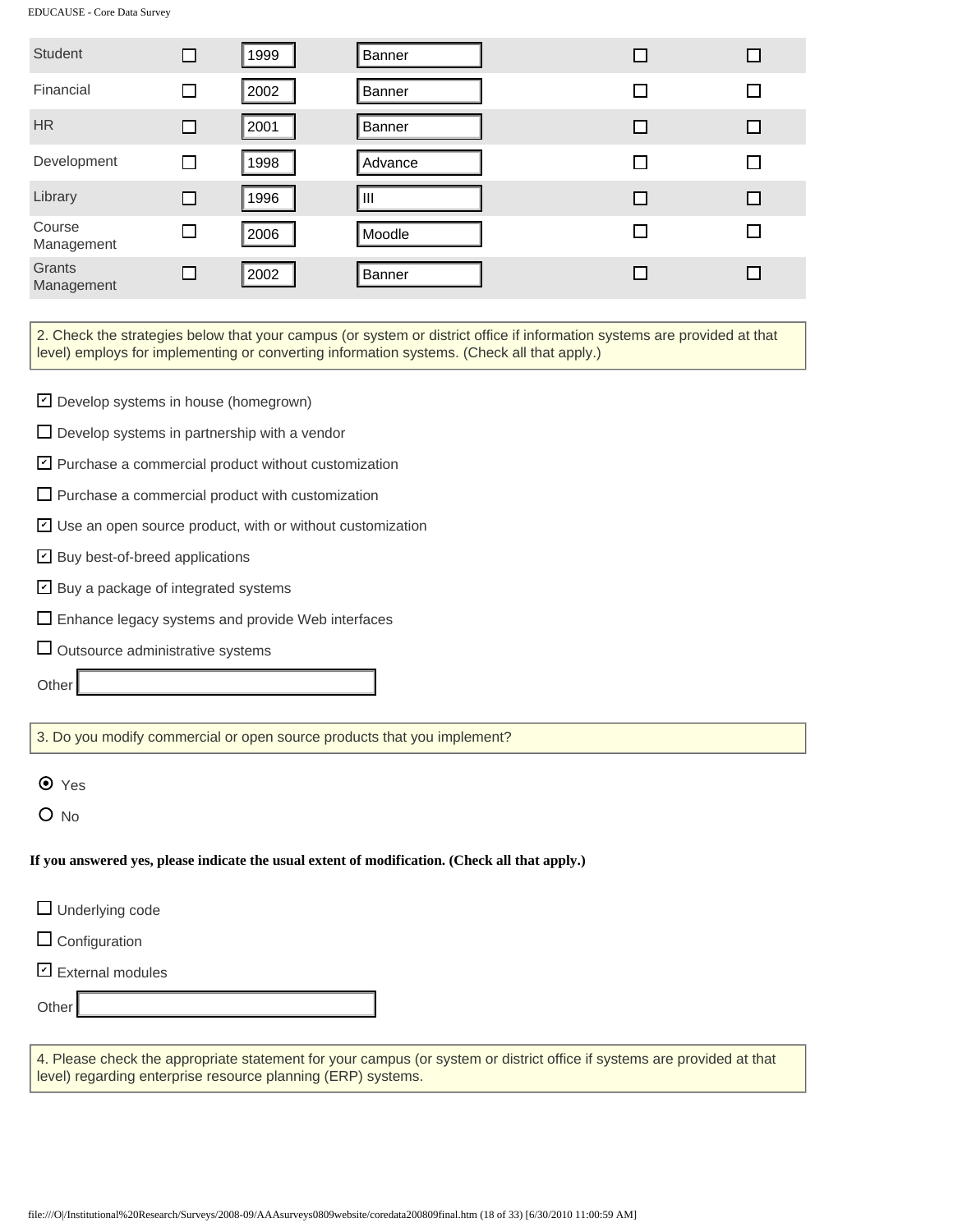We have no plans for an ERP implementation.

- We are considering an ERP implementation.
- We are in the RFP stage of an ERP implementation.
- We have an ERP implementation in process.

We have completed an ERP implementation or completed the segments we have chosen to implement.

#### **If you selected one of the last three choices above...**

Please **estimate** the percent of the total cost of the project that was or will be spent on the following ERP project components at the time of implementation. (Enter percentages as whole numbers, e.g., 70% would be entered as 70.)

|                                                                                                                                                                                                                                                                                                   | % of Total Cost                            |
|---------------------------------------------------------------------------------------------------------------------------------------------------------------------------------------------------------------------------------------------------------------------------------------------------|--------------------------------------------|
| Software and software licenses                                                                                                                                                                                                                                                                    | 27<br>$\frac{0}{0}$                        |
| Software maintenance                                                                                                                                                                                                                                                                              | $\ensuremath{\mathsf{3}}$<br>$\frac{0}{0}$ |
| Training                                                                                                                                                                                                                                                                                          | 17<br>$\frac{0}{0}$                        |
| In-house staff costs                                                                                                                                                                                                                                                                              | 32<br>$\frac{0}{0}$                        |
| Consulting fees                                                                                                                                                                                                                                                                                   | 0<br>$\frac{0}{0}$                         |
| Hardware                                                                                                                                                                                                                                                                                          | 21<br>$\frac{0}{0}$                        |
| Other                                                                                                                                                                                                                                                                                             | $\frac{0}{0}$                              |
| 5. Please check the one statement that is most appropriate regarding a Web portal at your campus (or system or district<br>office if this functionality is provided at that level).                                                                                                               |                                            |
| ⊙ We have implemented a Web portal.<br>O We are in the process of implementing a Web portal.<br>O We are planning to implement a Web portal.<br>O We have no plans to implement a Web portal.<br>If you selected one of the first three choices above, please answer the following five questions |                                            |
| Our portal is or will be:                                                                                                                                                                                                                                                                         |                                            |
| O developed in-house                                                                                                                                                                                                                                                                              |                                            |
| O a commercial product                                                                                                                                                                                                                                                                            |                                            |
| <b>O</b> an open source product                                                                                                                                                                                                                                                                   |                                            |
| $O$ Other                                                                                                                                                                                                                                                                                         |                                            |
| Is your portal (or will your portal be) customizable by the individual user?                                                                                                                                                                                                                      |                                            |
| O Yes                                                                                                                                                                                                                                                                                             |                                            |
| $\odot$ No                                                                                                                                                                                                                                                                                        |                                            |
| Is your portal (or will your portal be) customized for target audiences?                                                                                                                                                                                                                          |                                            |
| $\odot$ Yes                                                                                                                                                                                                                                                                                       |                                            |
| $O$ <sub>No</sub>                                                                                                                                                                                                                                                                                 |                                            |
| For what audience is your portal (or will your portal be) customized? (Check all that apply.)                                                                                                                                                                                                     |                                            |
| file:///O /Institutional%20Research/Surveys/2008-09/AAAsurveys0809website/coredata200809final.htm (19 of 33) [6/30/2010 11:00:59 AM]                                                                                                                                                              |                                            |

#### **If you selected one of the first three choices above, please answer the following five questions...**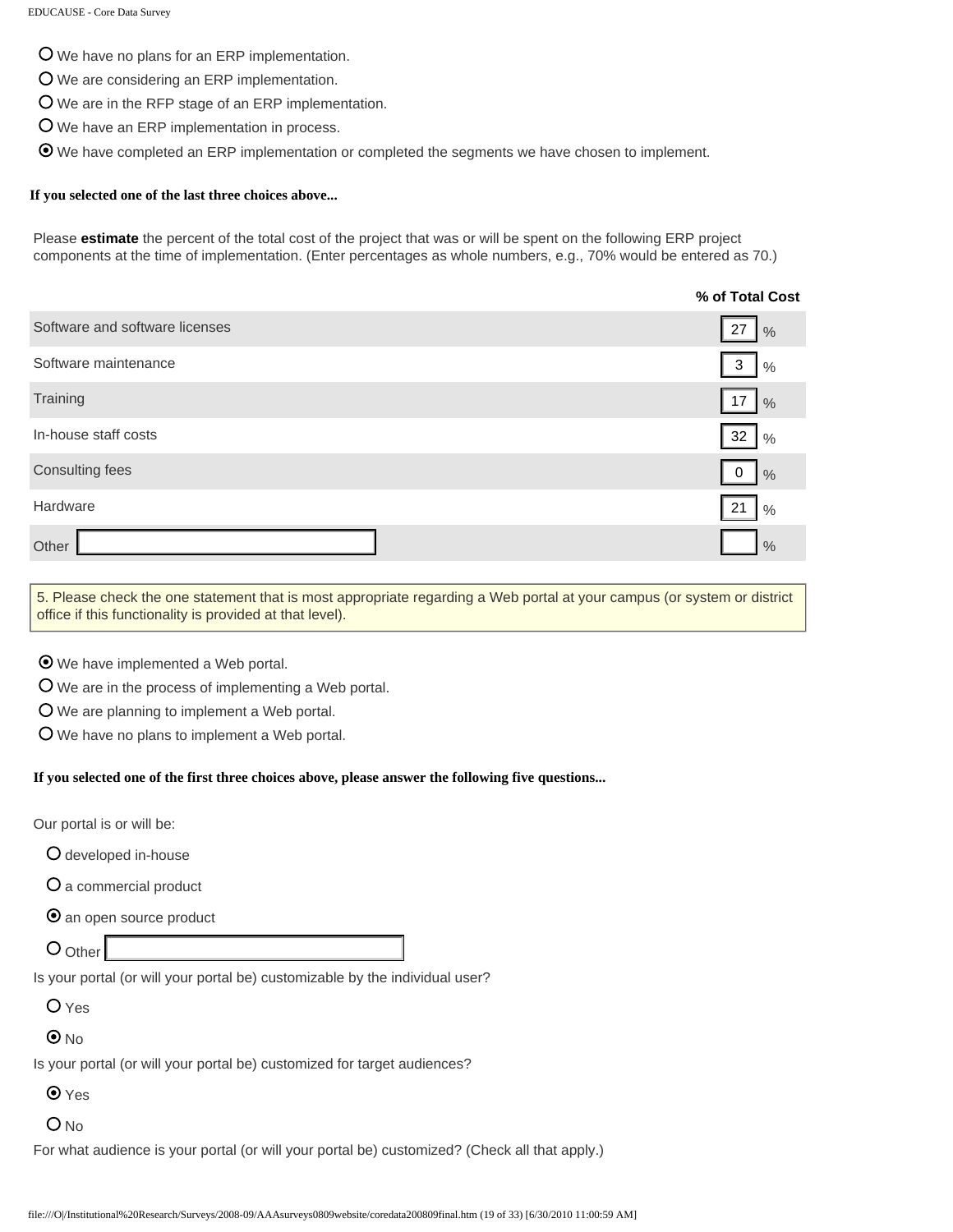| $\Box$ for current students                                                            |
|----------------------------------------------------------------------------------------|
| $\triangleright$ for prospective students                                              |
| $\Box$ for faculty                                                                     |
| $\Box$ for staff                                                                       |
| $\Box$ for the external community                                                      |
| $\Box$ for alumni                                                                      |
| Other                                                                                  |
| Is your portal (or will your portal be) integrated with campus administrative systems? |
| $\odot$ Yes                                                                            |
| <b>No</b>                                                                              |
|                                                                                        |

#### **GLOSSARY of terms used in this survey**

# **Administration of IT Organization, IT Planning, Technology R&D**

For the purposes of our survey, please include the following in this area if applicable:

- Financial planning and management for IT
- Campus IT planning
- IT communications and publications
- Human resource management for the IT organization
- Facilities management for the IT organization
- Advanced technology, technology R&D
- Staff who support these functions (administrative and clerical)
- CIO or CTO position

#### **Administrative / Enterprise Information Systems**

Administrative / enterprise information systems include legacy administrative systems or enterprise resource planning (ERP) systems such as student administration (admissions, financial aid, registration, etc.), financial information systems, procurement systems, human resource systems, payroll, research administration (grants and contracts), and library systems (if supported by the IT organization). For the purpose of our survey, please include the following in this area if applicable:

- Development and implementation of these systems
- Maintenance of these systems
- Training of users of these systems
- Programming support related to these systems
- Database / data administration
- Hardware, software, staff, and other infrastructure needed to support these systems

#### **Biometrics**

In computer security, biometrics refers to authentication techniques that rely on measurable physical characteristics that can be automatically checked. Examples include retinal scans, computer analysis of fingerprints or speech, or other physiological means of user identification for security purposes.

#### **Blogs**

Refers to Web logs that are analogous to personal online diaries in which individuals share their observations and opinions.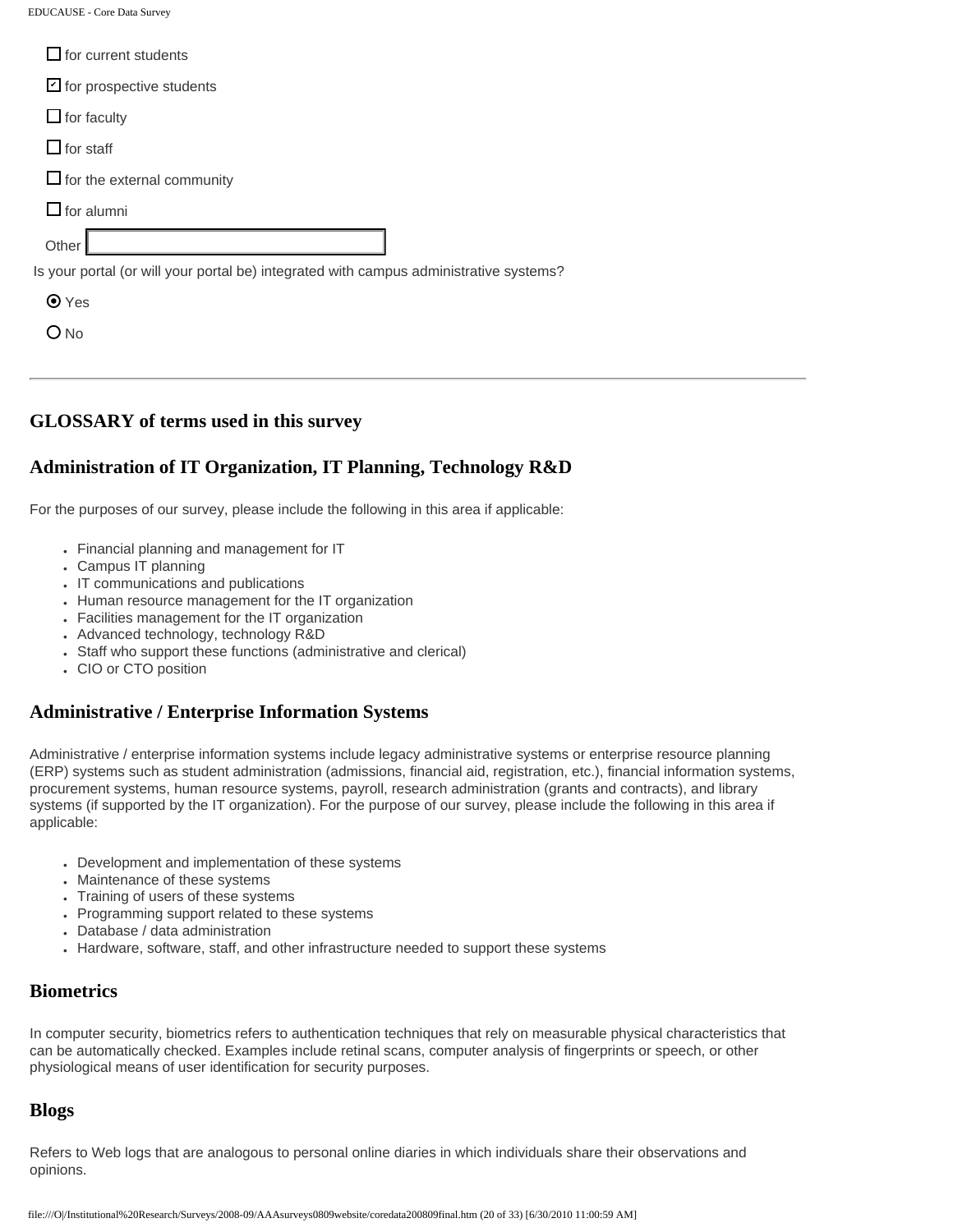# **Broadband**

In the human resources context, broadband refers to an approach to job classification and pay structure that is broader and flatter than traditional systems, characterized by wider salary ranges and fewer job titles and vertical levels.

#### **Calculating the Estimate of Dollar Equivalent for Systems and Services**

There is no one formula for calculating the dollar equivalent of systems and services provided at no direct charge to its campuses by the central office in a multicampus system or district. One simple, straightforward methodology might be to estimate the system or district office's total cost in providing system-wide or district-wide IT systems and services, then allocate an estimated cost for each campus in the system or district based on campus FTE or other means of estimating usage. EDUCAUSE has set up a Web site providing examples from system offices that worked with their campuses to provide estimates for the core data survey. See **[http://net.educause.edu/coredata/s2q1\\_calculation.asp](http://net.educause.edu/coredata/s2q1_calculation.asp)**.

## **Capital Appropriation**

Refers to appropriation to the central IT organization from the campus capital budget to fund major purchases and implementations such as networks, ERP systems, and buildings. Do not include capital appropriations amortized through rates; an example of a capital appropriation amortized through rates would be funds derived from taking out a loan or drawing on the institution's endowment for an initiative such as a major network enhancement or a phone switch. Such special funds require payback and are usually repaid through a fee structure.

#### **Computers**

Refers to all devices that have the basic functionality of a microcomputer (e.g., desktops, laptops, servers). It does not refer to Palm devices or personal digital assistants.

#### **Consultants**

Refers to individuals or a firm that advises or consults with the institution about information technology plans or directions, either in general or with regard to a specific technology implementation or project.

#### **Contractors**

Refers to employees with whom the institution contracts to provide IT infrastructure and/or specific IT services that might otherwise be delivered by in-house IT staff. For the purposes of our survey, consultants are not to be included in the "contractors" category. If your campus outsources all or nearly all IT services and the outsourcer provides staff on site, please count these employees as staff as opposed to contractors.

## **Desktop Computing, User Support Services, Training, Computer Store**

For the purposes of our survey, please include the following in this area if applicable:

- Desktop computer technical analysis and consulting staff
- Computer resale activities and staff
- Computer installation, maintenance, and repair
- Technicians and technical support for desktop computing
- Computer repair staff
- Support for knowledge bases, self-help tools
- General user training and education and related staff
- User documentation and general informational publications and related staff
- Infrastructure support for departmental IT support providers
- User support staff (other than help desk staff)
- Reference desk and staff (if you wish to distribute library/IT staff in a merged organization)
- Hardware and software to support desktop computing

# **E-Portfolios**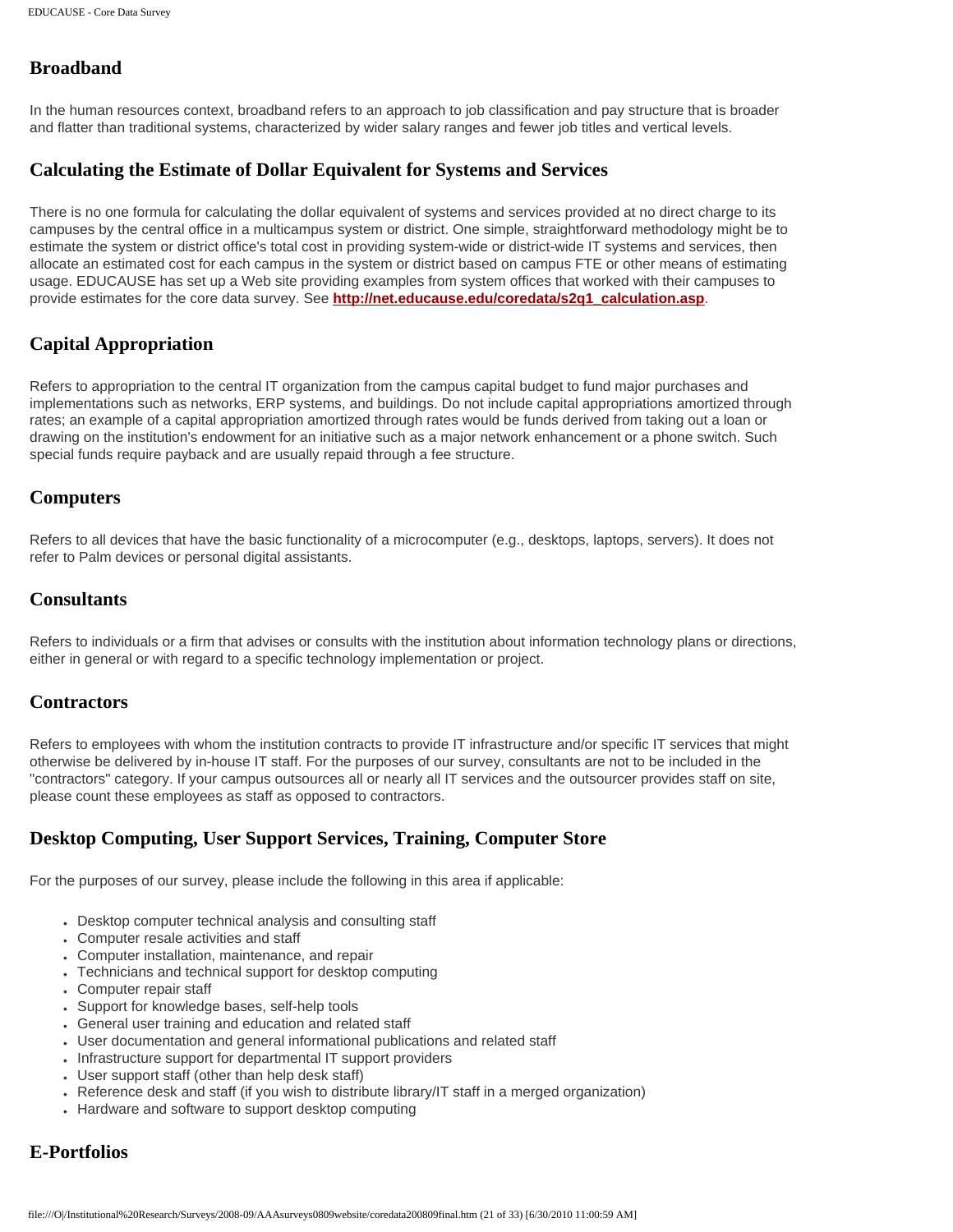An e-portfolio is a digitized collection of artifacts used to document accomplishments of an individual or institution. The collection may contain text-based, graphic, or multimedia elements archived on a Web site or on other electronic media such as a CD-ROM or DVD. E-portfolios can be used as a tool in student advising, to document learning outcomes and institutional quality for accreditation, or to demonstrate accomplishments for career searches.

#### **E-learning**

Refers to learning content or interaction that is facilitated electronically, such as delivery of digital content or use of threaded online discussion.

#### **ERP**

Refers to an integrated suite of administrative information systems designed to support and automate business processes through a centralized database system. In higher education, these systems usually include student systems, financial systems, and human resources (payroll/personnel) systems, as well as warehouse and planning tools.

#### **Electronic Signatures**

Refers to data appended to a message or document that authenticates the identity of the message sender or document signer to ensure that the message or document content has not been changed in the transmission process.

#### **Enterprise Directory**

Refers to a database where different types of identifiers are correlated to support identity management, authentication, authorization, and other services.

#### **Enterprise Infrastructure and Services, Identity Management**

For the purposes of our survey, please include the following in this area if applicable:

- Portal development and support
- Middleware development and support
- Security infrastructure development and support
- Service-oriented architecture (Web Services) development and support
- Identity management
- E-mail
- Staff, hardware, and software to support enterprise infrastructure

#### **External Modules**

Refers to modules that are not part of the core application suite, that is, a module that you create or purchase that allows you more functionality than the core application.

#### **FTE**

Refers to full-time-equivalent personnel, not number of individuals employed. For the purposes of our survey, please calculate FTE based on a 40-hour work week over the course of the full FY (or approximately 2,000 hours per year). For student FTE, a simple formula for calculating total FTE might be to take the number of students employed times the number of hours per week they work times the number of weeks a year they work and divide that total by 2000. The total FTE number derived can then be distributed across the thirteen functional areas listed in Question 5 of Section 1.

#### **Firewalls**

Refers to a set of related programs and policies that protects the resources of a private network from users on other networks. A firewall can also control what outside resources users of the private network can access.

## **Help Desk**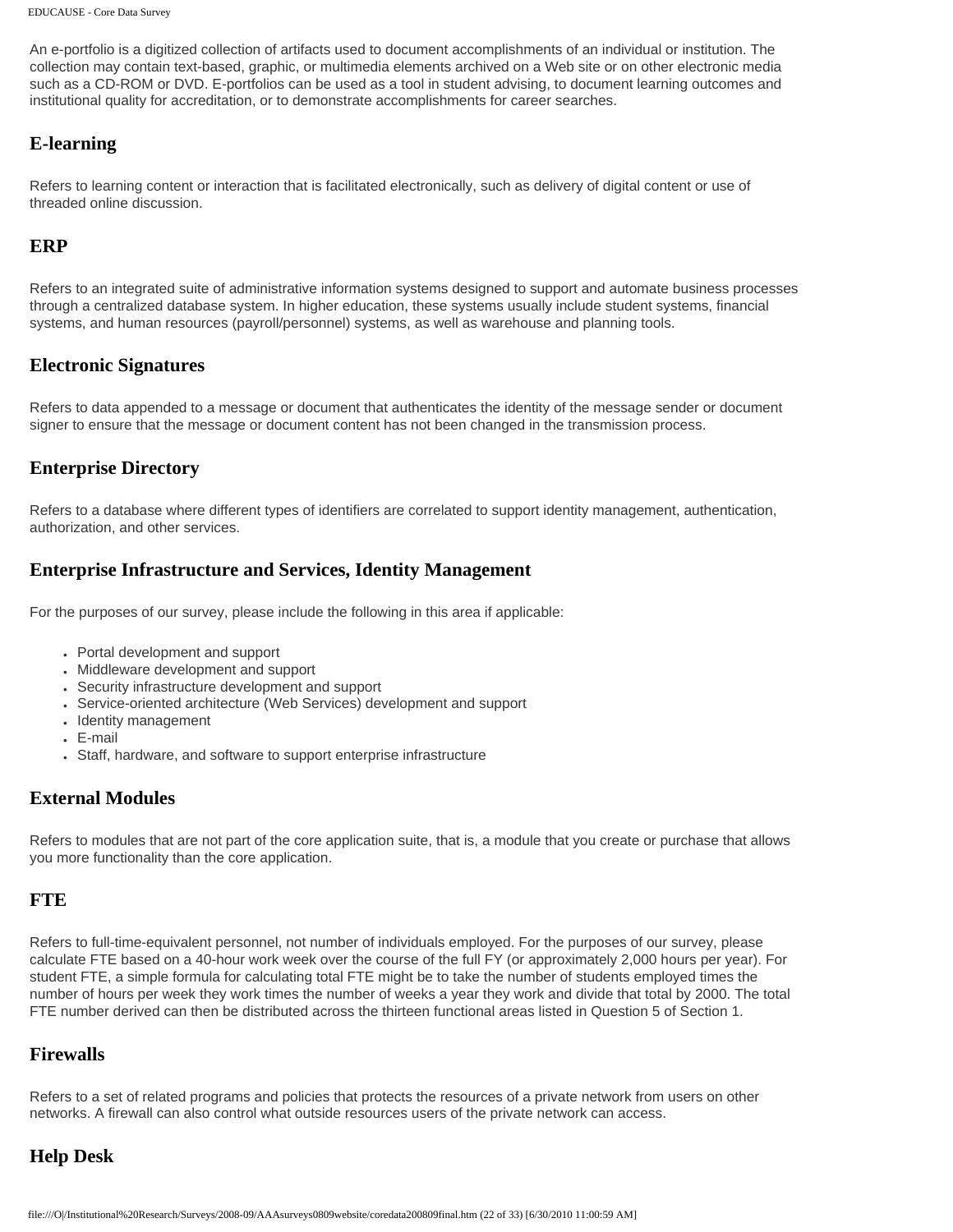For the purposes of our survey, please include the following in this area if applicable:

- Walk-in support for students, faculty, and staff
- Call-in support for students, faculty, and staff
- Call centers
- Support for knowledge bases, self-help tools
- Specialized support centers
- Help desk staff

# **Hybrid Course**

Refers to a course in which part of the course is delivered online and part is delivered in face-to-face class meetings. Hybrid courses typically reduce the number of days of face-to-face class meetings (for example, from three to two meetings).

#### **IPEDS**

The Integrated Postsecondary Education Data Systems (IPEDS) is a single, comprehensive, data collection program designed to capture data for the National Center for Education Statistics (NCES) for all U.S. institutions and educational organizations whose primary purpose is to provide postsecondary education. IPEDS collects institution-level data in such areas as enrollments, program completions, faculty staff, and finances. IPEDS data reporting requires the extensive effort of a variety of offices on any campus, and this is the "official" information the college or university stands behind, used by the federal government.

## **IPTV (Internet Protocol Television)**

Refers to a system where a digital television service is delivered to subscribing consumers using the Internet Protocol over a broadband connection.

#### **Information Literacy Requirement**

Refers to a requirement to prove the student knows how to find relevant information resources online, but also can evaluate the quality of the resource, use technology appropriately for search, categorization, retrieval, and analysis, as well as understand the ethics associated with the use of intellectual property.

## **Information Technology Policy**

For the purposes of our survey, please include the following in this area if applicable:

- IT policy development, dissemination, and education
- Information usage/management policy development and education
- Interpretation of current policy related to specific issues, situations, and incidents
- Coordinating response to incidents of inappropriate use of information or information technology
- Policy staff

# **Information Technology Security**

For the purposes of our survey, please include the following in this area if applicable:

- Vulnerability analysis
- Security planning and design and implementation
- Security policy and process development
- User education and guidance programs
- Incident response
- Security administration staff

# **Instructional Technology, Multimedia Services, Student Computing**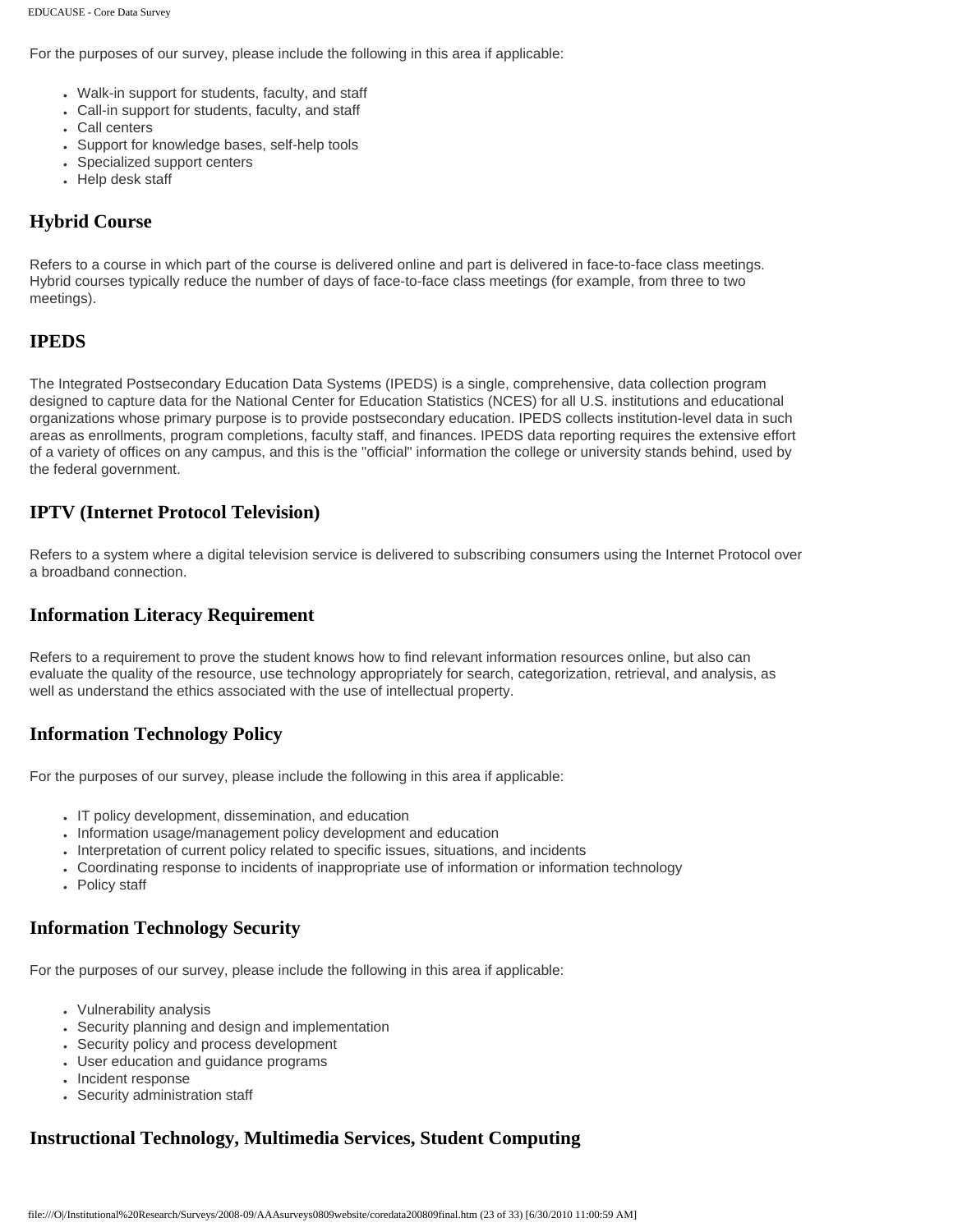For the purposes of our survey, please include the following in this area if applicable:

- Classroom technology (physical renovation and maintenance; provision of fixed and mobile technology)
- Course management systems (homegrown or purchased)
- Specialized training and support for faculty
- Specialized training and support for students
- . Instructional support staff (including technologists and designers)
- Multimedia services (support for audio, video, graphics, and so forth)
- TV, broadcasting
- Public student lab support
- Teaching and technology center staff

#### **Interactive Learning**

Refers to learning environments that involve interaction between the student and (a) faculty, (b) other students, or (c) resources. Interactive learning can involve Q&A, simulations, games, role playing, experimentation, and so forth.

#### **Learning Objects**

Refers to reusable digital learning material, such as a simulation, data set, or glossary. Learning objects include metadata, which allows them to be categorized and searched.

## **Library / IT Staff**

If your campus IT organization has merged with the campus library, please include in your staff count only the library FTE personnel who perform IT-related functions. Do not include library FTE who support traditional library functions that do not relate to technology. You may distribute your library/IT FTE among the thirteen functional areas listed or you may enter the total FTE for this category of staff in the "other" category and describe them as "library/IT staff." If your IT organization has not merged with the library but you have staff supporting library systems, please include these staff in your count for Administrative / Enterprise Information Systems.

#### **Net Revenue**

Refers to revenue remaining after accounting for expenditures for products and the cost of doing business.

#### **Network Infrastructure and Services**

For the purposes of our survey, please include the following in this area if applicable:

- Wire and cable infrastructure for data and video networks
- Campus data network
- Remote access (modem pools, ISP)
- Commodity Internet
- High-performance research network (e.g., Abilene)
- Video network
- Converged network
- Wireless network
- Staff, hardware, and software for network infrastructure

# **Operating Appropriation**

Refers to the allocation to the central IT organization from the campus operating budget that is generally used to cover all non-capital IT operations costs such as staff compensation and benefits, operating expenses, equipment (including maintenance and repair), software licenses, and so forth.

## **Operations, Data Center, Print / Copier Services, Mailroom**

For the purposes of our survey, please include the following in this area if applicable: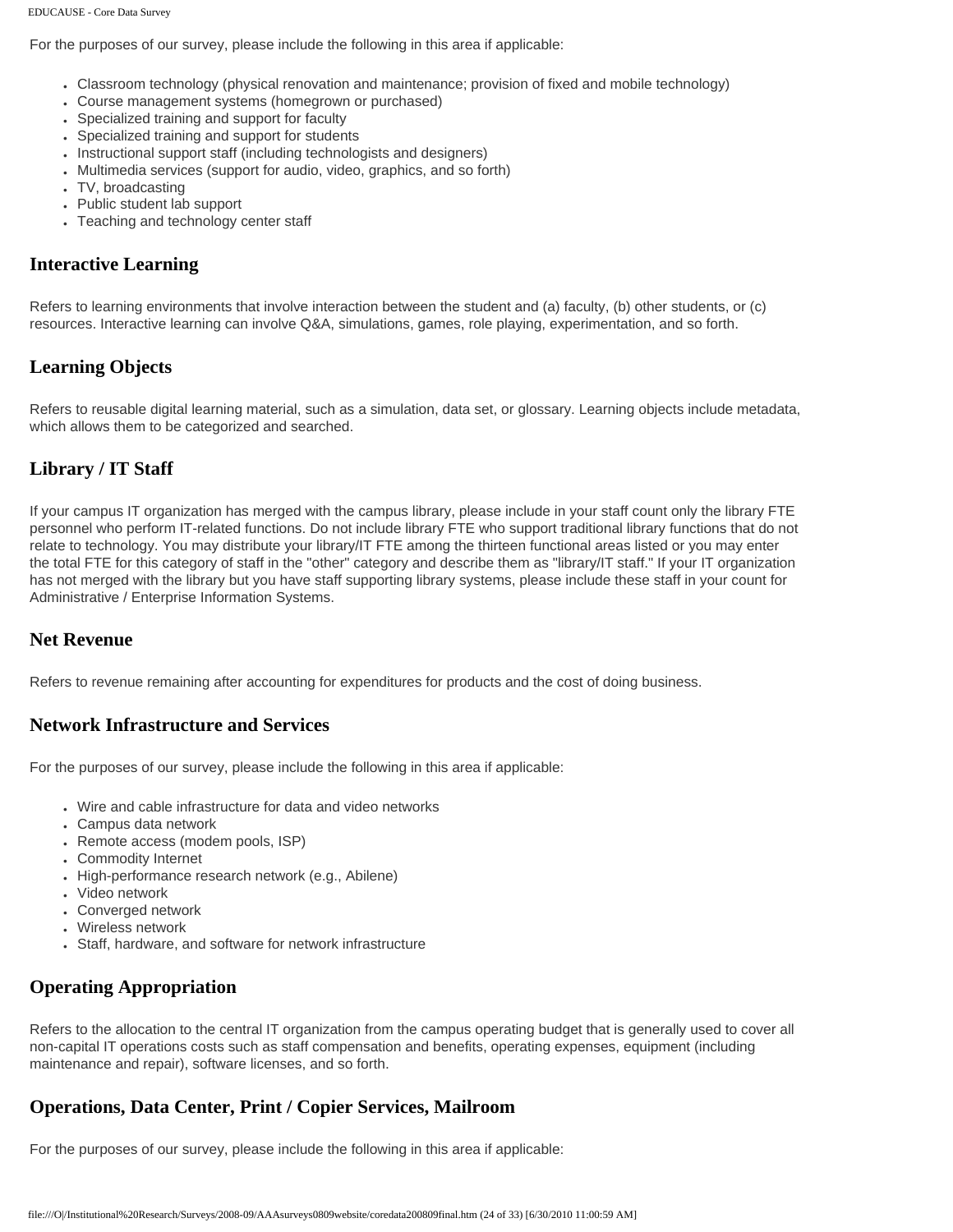- Systems administration and operation
- System backups
- Data center environmental support systems such as HVAC, UPS and backup power supply, and systems monitor
- Print services
- Copier services
- Mail room services
- Staff, hardware, and software affiliated with these functions

#### **Outsource or ASP**

Outsource in this context refers to contracting with an external entity or vendor to provide IT services or infrastructure that you might otherwise have employed your IT staff to perform. It does not refer to an arrangement with another part of your institution or with a system office. ASP refers to an arrangement with an application service provider to provide services remotely using high-speed private networks. A common example is a Web site that other Web sites use for accepting payment by credit card as part of their online ordering systems.

#### **PKI**

Public Key Infrastructure refers to a system of public key encryption using digital certificates from Certificate Authorities and other registration authorities that verify and authenticate the validity of each party involved in an electronic transaction.

#### **Portal**

Refers to an approach to an institution's Web site that aims to leverage investments in enterprise information systems, data warehouses, and infrastructure by providing a seamless and easy-to-navigate Web interface to an integrated set of information services for various campus constituents.

#### **Research Computing, Academic Computing**

For the purposes of our survey, please include the following in this area if applicable:

- Research computing hardware and software
- Research computing cycles from remote sites
- Staff for research computing consulting and technical assistance
- Academic hardware and software that does not relate to instruction
- Discipline-specific applications development, programming, and support not related to instruction
- General statistical support

#### **Shaping**

"Shaping" bandwidth utilization refers to adjusting parameters on the campus Internet connection to limit use through various means, such as type of connection, location of connection, direction of traffic, time of day, or other specific characteristics.

#### **Smart Cards**

Refers to a small electronic device about the size of a credit card that contains electronic memory, and possibly an embedded integrated circuit. Smart Cards are used for a variety of purposes, including storing information, storing digital cash, and providing a means to access computer networks.

#### **Staff**

Refers to all staff employed by the central IT organization, including clerical, technical, and management staff and limitedterm or temporary employees, who were employed for FY 2007-2008. For the purposes of our survey, if your campus contracted with a vendor or external organization to provide all or nearly all IT services during that period, including all IT staff on site, please count the employees of the outsourcer as staff rather than contractors. If your IT organization has merged with the library, please include in your staff count only the library FTE personnel who perform IT-related functions (see Library/IT Staff).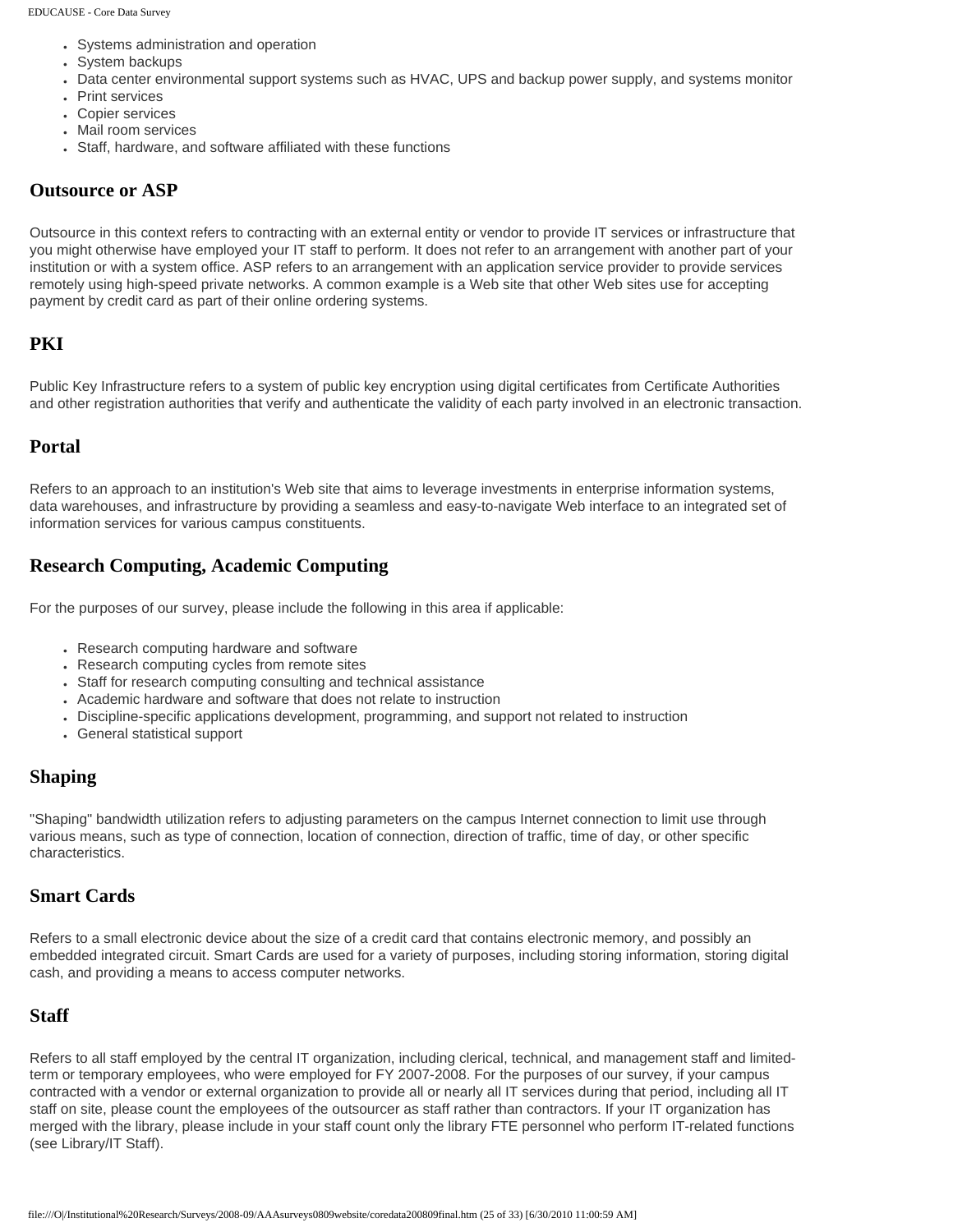# **Telephony**

For the purposes of our survey, please include the following in this area if applicable:

- Wire and cable infrastructure for voice network
- Dial tone (including services to student housing)
- Voice mail
- Long distance resale
- Cellular and paging services
- Telephony staff, hardware, software, etc.

#### **Token**

Refers to a small physical device used to authenticate the holder to a computer system or network. Tokens can hold cryptographic keys or provide one-time passwords. Tokens typically require a user-entered PIN and therefore can directly implement two-factor authentication.

#### **Two-factor Authentication**

Refers to any authentication protocol that requires two forms of authentication to access a system. This contrasts with traditional password authentication, which requires only one factor (knowledge of a password) in order to gain access to a system. Three standard kinds of authentication factors are recognized: something you know (such as a password or PIN), something you have (such as a credit card or a hardware token), or something you are (such as a fingerprint, a retinal pattern, or other biometrics).

#### **Web Services**

Refers to a standardized way of integrating Web-based applications using the XML, SOAP, WSDL, and UDDI open standards over an Internet protocol backbone. XML is used to tag the data, SOAP is used to transfer the data, WSDL is used for describing the services available, and UDDI is used for listing what services are available. Used primarily as a means for businesses to communicate with each other and with clients, Web services allow organizations to communicate data without intimate knowledge of each other's IT systems behind the firewall. Web Services are sometimes referred to as application services.

## **Web Support Services**

For the purposes of our survey, please include the following in this area if applicable:

- Content management support
- Web server support
- Content design and Web-based publication
- Web-based applications development or interface
- Web support staff, hardware, and software

## **Wiki**

Refers to an editable Web page that can be edited by anyone with access to the wiki.

# **Wireless Security Technologies**

Refers to technologies used to prevent unauthorized access, ensure the confidentiality of data, and detect misuse of wireless networks.

# **GLOSSARY of terms used in this survey**

# **Administration of IT Organization, IT Planning, Technology R&D**

For the purposes of our survey, please include the following in this area if applicable: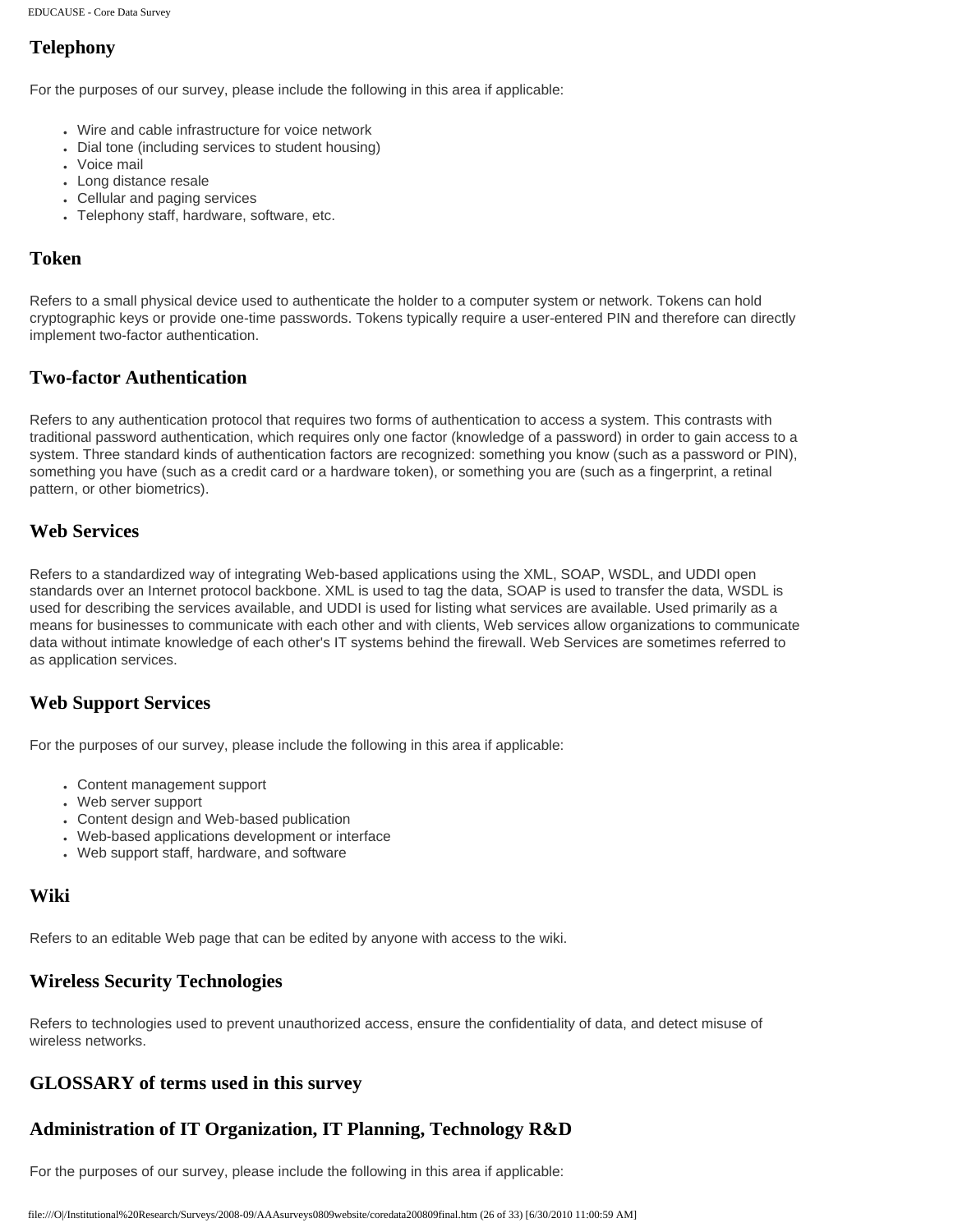- Financial planning and management for IT
- Campus IT planning
- IT communications and publications
- Human resource management for the IT organization
- Facilities management for the IT organization
- Advanced technology, technology R&D
- Staff who support these functions (administrative and clerical)
- CIO or CTO position

#### **Administrative / Enterprise Information Systems**

Administrative / enterprise information systems include legacy administrative systems or enterprise resource planning (ERP) systems such as student administration (admissions, financial aid, registration, etc.), financial information systems, procurement systems, human resource systems, payroll, research administration (grants and contracts), and library systems (if supported by the IT organization). For the purpose of our survey, please include the following in this area if applicable:

- Development and implementation of these systems
- Maintenance of these systems
- Training of users of these systems
- Programming support related to these systems
- Database / data administration
- Hardware, software, staff, and other infrastructure needed to support these systems

#### **Biometrics**

In computer security, biometrics refers to authentication techniques that rely on measurable physical characteristics that can be automatically checked. Examples include retinal scans, computer analysis of fingerprints or speech, or other physiological means of user identification for security purposes.

#### **Blogs**

Refers to Web logs that are analogous to personal online diaries in which individuals share their observations and opinions.

#### **Broadband**

In the human resources context, broadband refers to an approach to job classification and pay structure that is broader and flatter than traditional systems, characterized by wider salary ranges and fewer job titles and vertical levels.

#### **Calculating the Estimate of Dollar Equivalent for Systems and Services**

There is no one formula for calculating the dollar equivalent of systems and services provided at no direct charge to its campuses by the central office in a multicampus system or district. One simple, straightforward methodology might be to estimate the system or district office's total cost in providing system-wide or district-wide IT systems and services, then allocate an estimated cost for each campus in the system or district based on campus FTE or other means of estimating usage. EDUCAUSE has set up a Web site providing examples from system offices that worked with their campuses to provide estimates for the core data survey. See **[http://net.educause.edu/coredata/s2q1\\_calculation.asp](http://net.educause.edu/coredata/s2q1_calculation.asp)**.

## **Capital Appropriation**

Refers to appropriation to the central IT organization from the campus capital budget to fund major purchases and implementations such as networks, ERP systems, and buildings. Do not include capital appropriations amortized through rates; an example of a capital appropriation amortized through rates would be funds derived from taking out a loan or drawing on the institution's endowment for an initiative such as a major network enhancement or a phone switch. Such special funds require payback and are usually repaid through a fee structure.

## **Computers**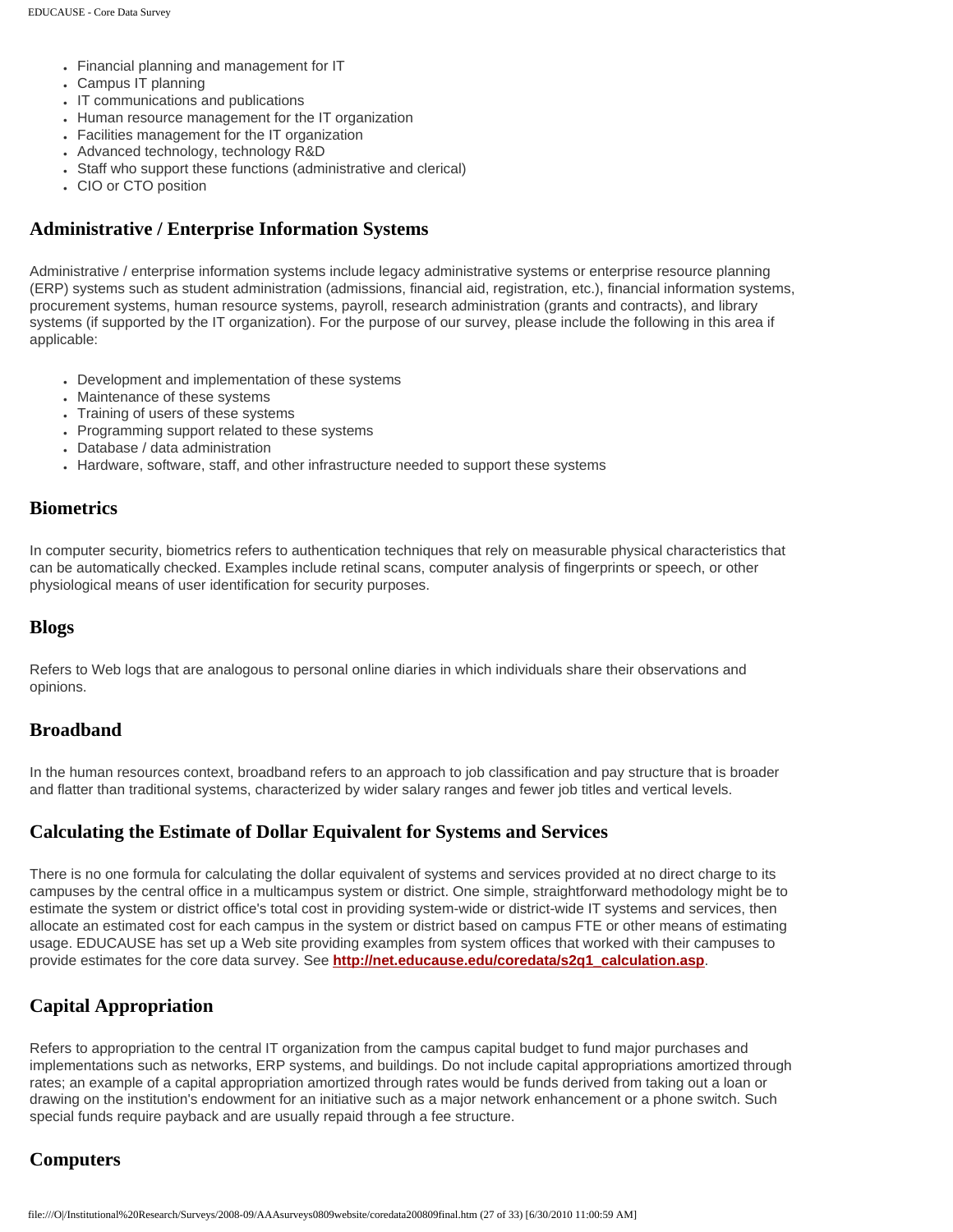Refers to all devices that have the basic functionality of a microcomputer (e.g., desktops, laptops, servers). It does not refer to Palm devices or personal digital assistants.

#### **Consultants**

Refers to individuals or a firm that advises or consults with the institution about information technology plans or directions, either in general or with regard to a specific technology implementation or project.

#### **Contractors**

Refers to employees with whom the institution contracts to provide IT infrastructure and/or specific IT services that might otherwise be delivered by in-house IT staff. For the purposes of our survey, consultants are not to be included in the "contractors" category. If your campus outsources all or nearly all IT services and the outsourcer provides staff on site, please count these employees as staff as opposed to contractors.

## **Desktop Computing, User Support Services, Training, Computer Store**

For the purposes of our survey, please include the following in this area if applicable:

- Desktop computer technical analysis and consulting staff
- Computer resale activities and staff
- Computer installation, maintenance, and repair
- Technicians and technical support for desktop computing
- Computer repair staff
- Support for knowledge bases, self-help tools
- General user training and education and related staff
- User documentation and general informational publications and related staff
- Infrastructure support for departmental IT support providers
- User support staff (other than help desk staff)
- Reference desk and staff (if you wish to distribute library/IT staff in a merged organization)
- Hardware and software to support desktop computing

#### **E-Portfolios**

An e-portfolio is a digitized collection of artifacts used to document accomplishments of an individual or institution. The collection may contain text-based, graphic, or multimedia elements archived on a Web site or on other electronic media such as a CD-ROM or DVD. E-portfolios can be used as a tool in student advising, to document learning outcomes and institutional quality for accreditation, or to demonstrate accomplishments for career searches.

## **E-learning**

Refers to learning content or interaction that is facilitated electronically, such as delivery of digital content or use of threaded online discussion.

#### **ERP**

Refers to an integrated suite of administrative information systems designed to support and automate business processes through a centralized database system. In higher education, these systems usually include student systems, financial systems, and human resources (payroll/personnel) systems, as well as warehouse and planning tools.

#### **Electronic Signatures**

Refers to data appended to a message or document that authenticates the identity of the message sender or document signer to ensure that the message or document content has not been changed in the transmission process.

## **Enterprise Directory**

Refers to a database where different types of identifiers are correlated to support identity management, authentication,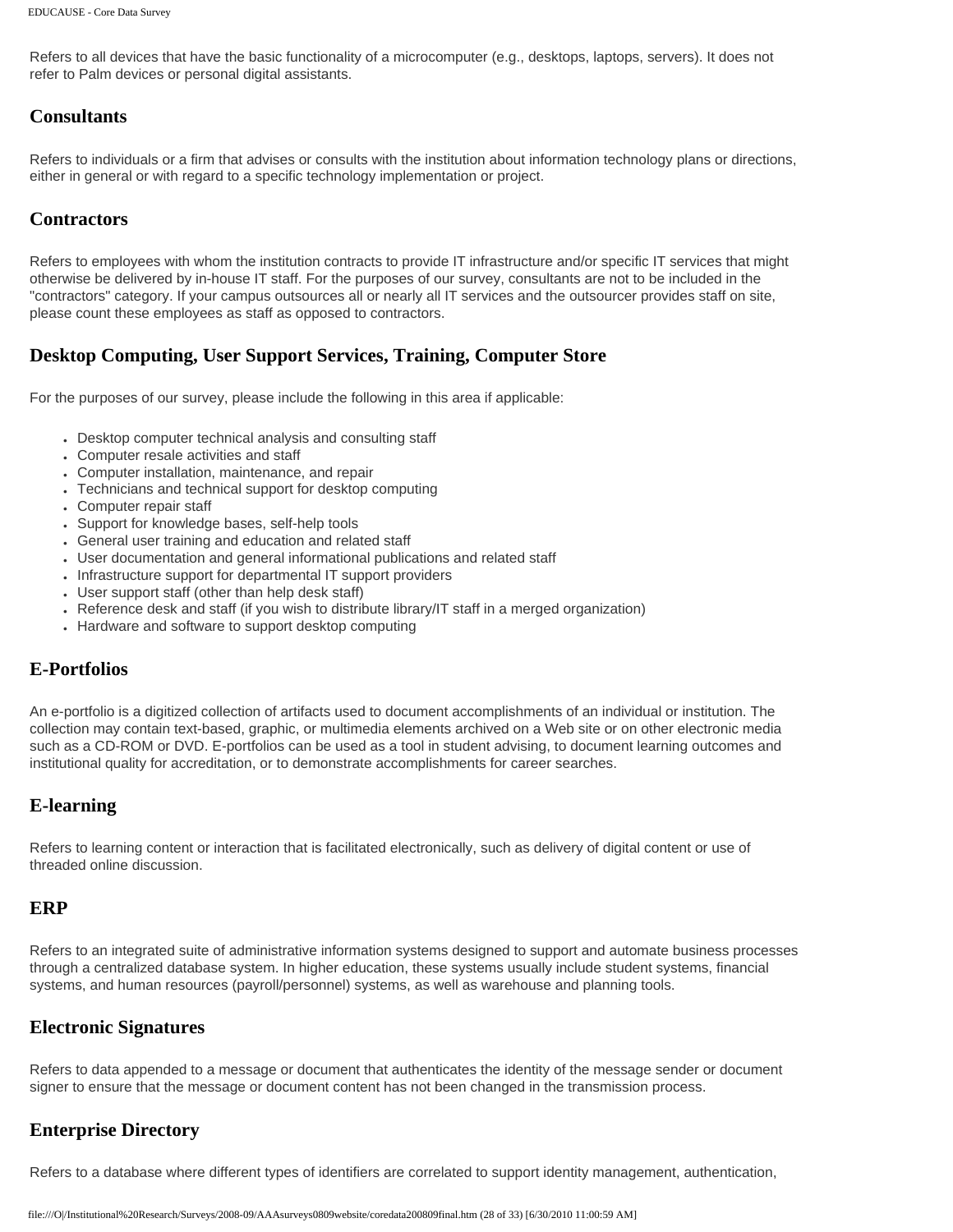authorization, and other services.

## **Enterprise Infrastructure and Services, Identity Management**

For the purposes of our survey, please include the following in this area if applicable:

- Portal development and support
- Middleware development and support
- Security infrastructure development and support
- Service-oriented architecture (Web Services) development and support
- Identity management
- $E$ -mail
- Staff, hardware, and software to support enterprise infrastructure

#### **External Modules**

Refers to modules that are not part of the core application suite, that is, a module that you create or purchase that allows you more functionality than the core application.

#### **FTE**

Refers to full-time-equivalent personnel, not number of individuals employed. For the purposes of our survey, please calculate FTE based on a 40-hour work week over the course of the full FY (or approximately 2,000 hours per year). For student FTE, a simple formula for calculating total FTE might be to take the number of students employed times the number of hours per week they work times the number of weeks a year they work and divide that total by 2000. The total FTE number derived can then be distributed across the thirteen functional areas listed in Question 5 of Section 1.

#### **Firewalls**

Refers to a set of related programs and policies that protects the resources of a private network from users on other networks. A firewall can also control what outside resources users of the private network can access.

## **Help Desk**

For the purposes of our survey, please include the following in this area if applicable:

- Walk-in support for students, faculty, and staff
- Call-in support for students, faculty, and staff
- Call centers
- Support for knowledge bases, self-help tools
- Specialized support centers
- Help desk staff

#### **Hybrid Course**

Refers to a course in which part of the course is delivered online and part is delivered in face-to-face class meetings. Hybrid courses typically reduce the number of days of face-to-face class meetings (for example, from three to two meetings).

## **IPEDS**

The Integrated Postsecondary Education Data Systems (IPEDS) is a single, comprehensive, data collection program designed to capture data for the National Center for Education Statistics (NCES) for all U.S. institutions and educational organizations whose primary purpose is to provide postsecondary education. IPEDS collects institution-level data in such areas as enrollments, program completions, faculty staff, and finances. IPEDS data reporting requires the extensive effort of a variety of offices on any campus, and this is the "official" information the college or university stands behind, used by the federal government.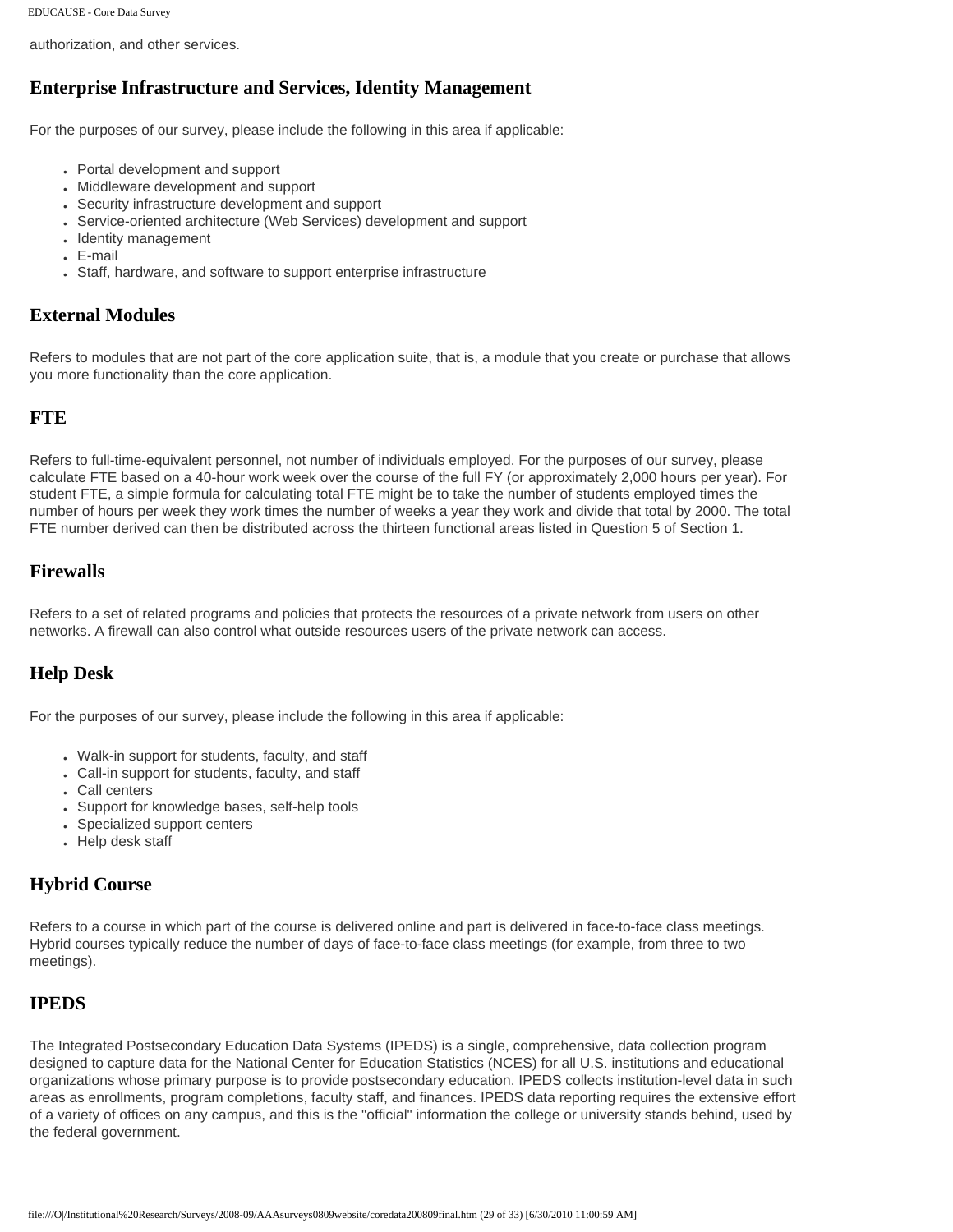# **IPTV (Internet Protocol Television)**

Refers to a system where a digital television service is delivered to subscribing consumers using the Internet Protocol over a broadband connection.

# **Information Literacy Requirement**

Refers to a requirement to prove the student knows how to find relevant information resources online, but also can evaluate the quality of the resource, use technology appropriately for search, categorization, retrieval, and analysis, as well as understand the ethics associated with the use of intellectual property.

# **Information Technology Policy**

For the purposes of our survey, please include the following in this area if applicable:

- IT policy development, dissemination, and education
- Information usage/management policy development and education
- Interpretation of current policy related to specific issues, situations, and incidents
- Coordinating response to incidents of inappropriate use of information or information technology
- Policy staff

# **Information Technology Security**

For the purposes of our survey, please include the following in this area if applicable:

- Vulnerability analysis
- Security planning and design and implementation
- Security policy and process development
- User education and guidance programs
- Incident response
- Security administration staff

## **Instructional Technology, Multimedia Services, Student Computing**

For the purposes of our survey, please include the following in this area if applicable:

- Classroom technology (physical renovation and maintenance; provision of fixed and mobile technology)
- Course management systems (homegrown or purchased)
- Specialized training and support for faculty
- Specialized training and support for students
- Instructional support staff (including technologists and designers)
- Multimedia services (support for audio, video, graphics, and so forth)
- TV, broadcasting
- Public student lab support
- Teaching and technology center staff

## **Interactive Learning**

Refers to learning environments that involve interaction between the student and (a) faculty, (b) other students, or (c) resources. Interactive learning can involve Q&A, simulations, games, role playing, experimentation, and so forth.

## **Learning Objects**

Refers to reusable digital learning material, such as a simulation, data set, or glossary. Learning objects include metadata, which allows them to be categorized and searched.

# **Library / IT Staff**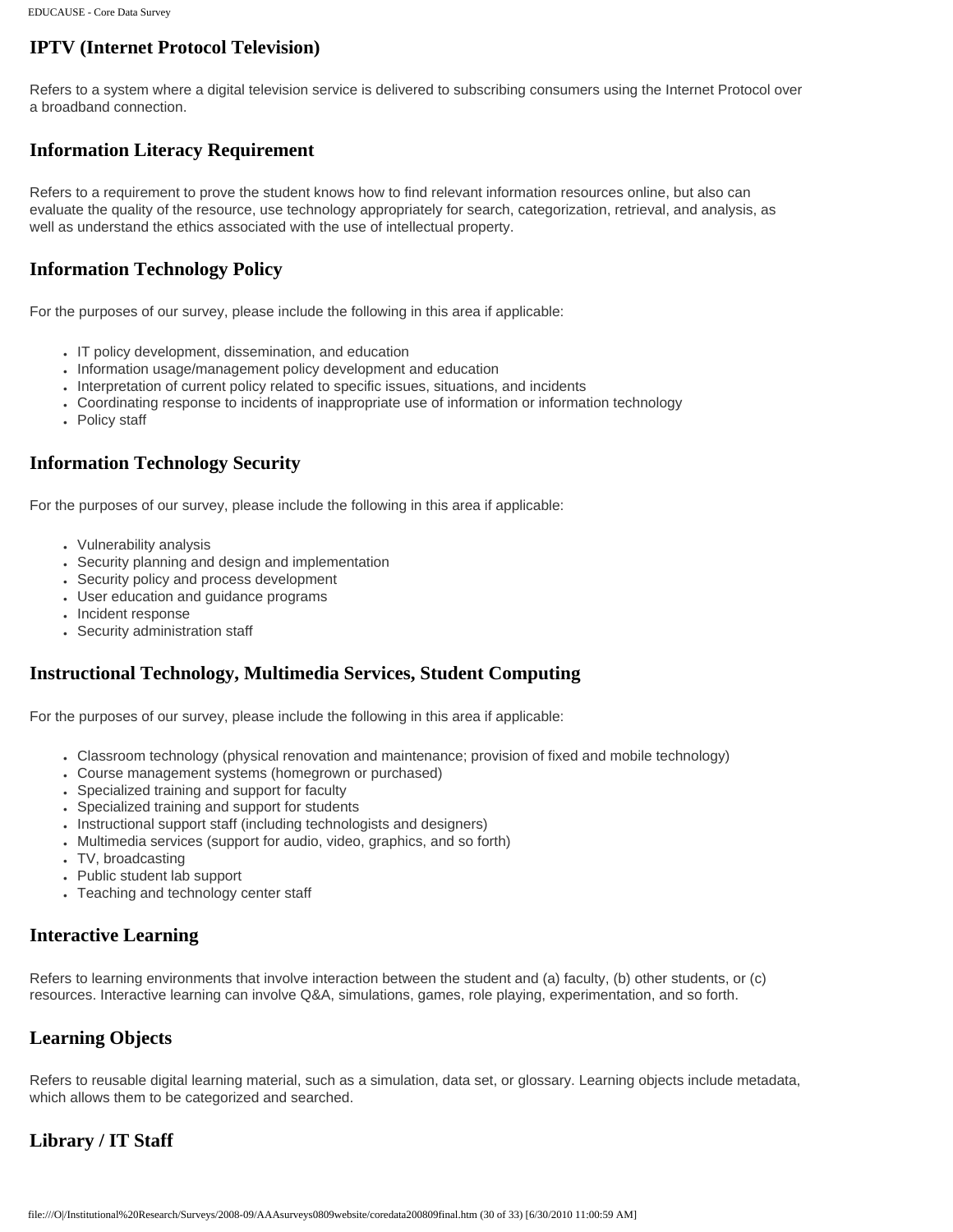If your campus IT organization has merged with the campus library, please include in your staff count only the library FTE personnel who perform IT-related functions. Do not include library FTE who support traditional library functions that do not relate to technology. You may distribute your library/IT FTE among the thirteen functional areas listed or you may enter the total FTE for this category of staff in the "other" category and describe them as "library/IT staff." If your IT organization has not merged with the library but you have staff supporting library systems, please include these staff in your count for Administrative / Enterprise Information Systems.

#### **Net Revenue**

Refers to revenue remaining after accounting for expenditures for products and the cost of doing business.

#### **Network Infrastructure and Services**

For the purposes of our survey, please include the following in this area if applicable:

- Wire and cable infrastructure for data and video networks
- Campus data network
- Remote access (modem pools, ISP)
- Commodity Internet
- High-performance research network (e.g., Abilene)
- Video network
- Converged network
- Wireless network
- Staff, hardware, and software for network infrastructure

## **Operating Appropriation**

Refers to the allocation to the central IT organization from the campus operating budget that is generally used to cover all non-capital IT operations costs such as staff compensation and benefits, operating expenses, equipment (including maintenance and repair), software licenses, and so forth.

#### **Operations, Data Center, Print / Copier Services, Mailroom**

For the purposes of our survey, please include the following in this area if applicable:

- Systems administration and operation
- System backups
- Data center environmental support systems such as HVAC, UPS and backup power supply, and systems monitor
- Print services
- Copier services
- Mail room services
- Staff, hardware, and software affiliated with these functions

#### **Outsource or ASP**

Outsource in this context refers to contracting with an external entity or vendor to provide IT services or infrastructure that you might otherwise have employed your IT staff to perform. It does not refer to an arrangement with another part of your institution or with a system office. ASP refers to an arrangement with an application service provider to provide services remotely using high-speed private networks. A common example is a Web site that other Web sites use for accepting payment by credit card as part of their online ordering systems.

# **PKI**

Public Key Infrastructure refers to a system of public key encryption using digital certificates from Certificate Authorities and other registration authorities that verify and authenticate the validity of each party involved in an electronic transaction.

## **Portal**

Refers to an approach to an institution's Web site that aims to leverage investments in enterprise information systems,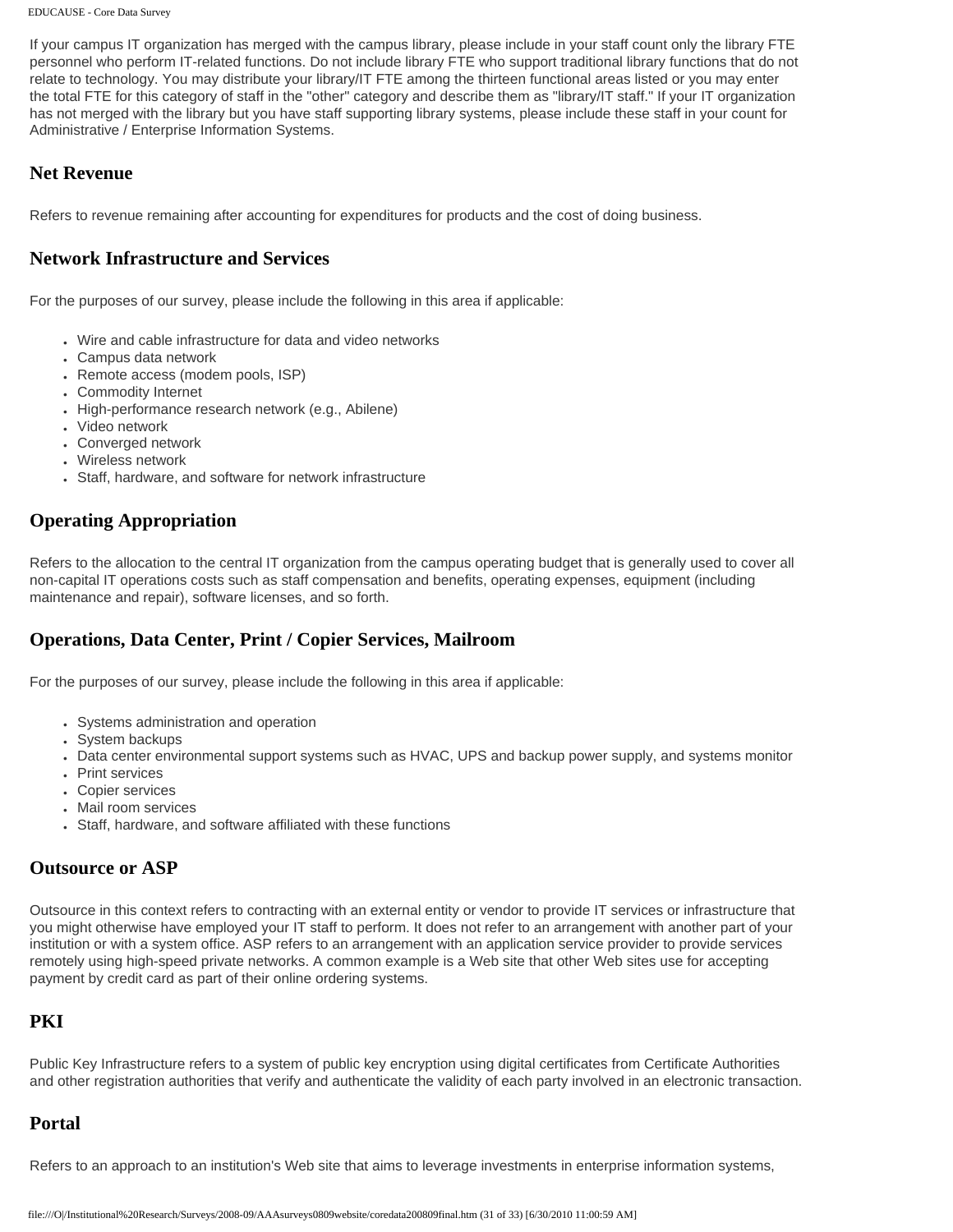data warehouses, and infrastructure by providing a seamless and easy-to-navigate Web interface to an integrated set of information services for various campus constituents.

#### **Research Computing, Academic Computing**

For the purposes of our survey, please include the following in this area if applicable:

- Research computing hardware and software
- Research computing cycles from remote sites
- Staff for research computing consulting and technical assistance
- Academic hardware and software that does not relate to instruction
- Discipline-specific applications development, programming, and support not related to instruction
- General statistical support

#### **Shaping**

"Shaping" bandwidth utilization refers to adjusting parameters on the campus Internet connection to limit use through various means, such as type of connection, location of connection, direction of traffic, time of day, or other specific characteristics.

#### **Smart Cards**

Refers to a small electronic device about the size of a credit card that contains electronic memory, and possibly an embedded integrated circuit. Smart Cards are used for a variety of purposes, including storing information, storing digital cash, and providing a means to access computer networks.

#### **Staff**

Refers to all staff employed by the central IT organization, including clerical, technical, and management staff and limitedterm or temporary employees, who were employed for FY 2007-2008. For the purposes of our survey, if your campus contracted with a vendor or external organization to provide all or nearly all IT services during that period, including all IT staff on site, please count the employees of the outsourcer as staff rather than contractors. If your IT organization has merged with the library, please include in your staff count only the library FTE personnel who perform IT-related functions (see Library/IT Staff).

#### **Telephony**

For the purposes of our survey, please include the following in this area if applicable:

- Wire and cable infrastructure for voice network
- Dial tone (including services to student housing)
- Voice mail
- Long distance resale
- Cellular and paging services
- Telephony staff, hardware, software, etc.

#### **Token**

Refers to a small physical device used to authenticate the holder to a computer system or network. Tokens can hold cryptographic keys or provide one-time passwords. Tokens typically require a user-entered PIN and therefore can directly implement two-factor authentication.

#### **Two-factor Authentication**

Refers to any authentication protocol that requires two forms of authentication to access a system. This contrasts with traditional password authentication, which requires only one factor (knowledge of a password) in order to gain access to a system. Three standard kinds of authentication factors are recognized: something you know (such as a password or PIN), something you have (such as a credit card or a hardware token), or something you are (such as a fingerprint, a retinal pattern, or other biometrics).